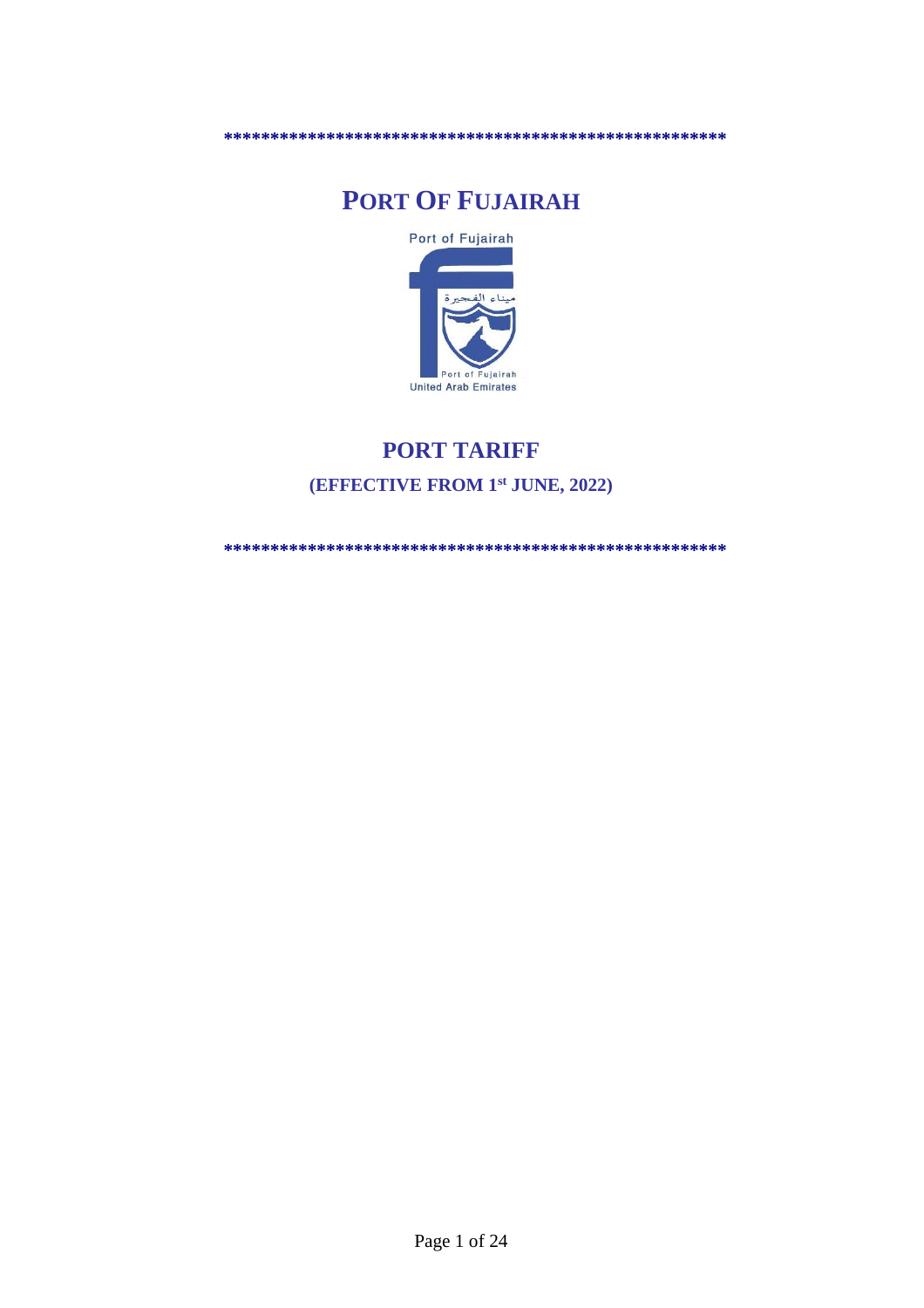# **TARIFF INDEX**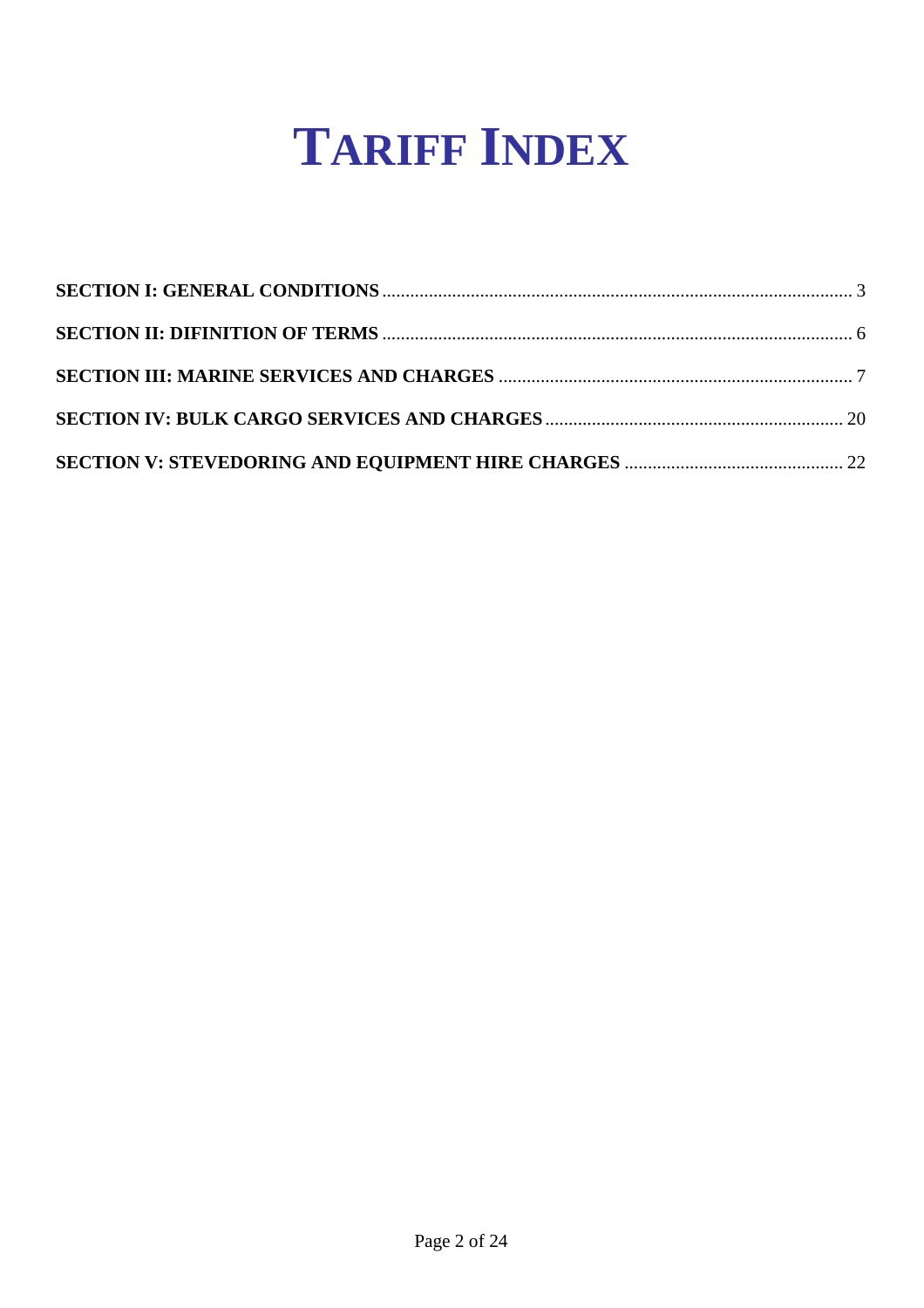#### **SECTION I: GENERAL CONDITIONS**

#### <span id="page-2-0"></span>**ITEM SUBJECT**

#### **101 ADMINISTRATION**

The Administration of the Port of Fujairah's operations is under the direction of the Fujairah Port Authority, (hereinafter referred to as "the Authority").

#### **102 JURISDICTION**

The relevant Authority has jurisdiction over all of the area set out in Port Ordinance, 1982 First Schedule (hereinafter called "the Port").

#### **103 APPLICATION AND INTERPRETATION OF TARIFF**

Rates, rules and regulations contained in this Tariff shall apply from the date of its issue, and at the sole discretion of the Authority.

These rates, rules and regulations shall apply equally to all users of the Port (and to any individual, person, firm or corporation engaged in and/or responsible for the handling of a vessel and/or the movement of its cargo, including, but not limited to; vessel and/or Cargo Agents, Brokers, Freight Forwarders and Shippers or Consignees) and generally shall apply to all traffic at the Port.

#### **104 CONSENT TO TERMS OF TARIFF**

The use of the Port shall constitute a consent to the terms and conditions of this Tariff, and evidences agreement on the part of all vessels, their Owners, Operators, Charterers, Mortgagees or Agents, the Cargo Owners and Agents (Shippers or Consignees) and other users of the Port, to pay all charges specified, and to be governed by all rules and regulations contained herein.

#### **105 ACCESS TO RECORDS**

The Authority reserves the right of access to all cargo manifests, documents and other information relating to vessels or cargo for the purpose of audit and verification of reports filed and assessment of charges. Any such information so acquired shall not be disclosed to any person other than a member of the Authority or its staff in carrying out official duties required by law.

#### **106 CURRENCY**

All rates are stated and are payable in U.A.E. Dirhams.

#### **107 PAYMENT**

The Authority may at its sole discretion estimate and collect in advance all charges which may accrue against cargo or vessels. Use of the Port, or permission to sail, may be denied until such advance charges have been paid.

All invoices are issued as due on presentation. Failure to pay will cause a lien to be placed on the goods handled at the Port and the responsible party may be denied further use of the Port until all outstanding charges have been paid.

#### **108 WORKING HOURS - NORMAL**

Normal working hours is from Mondays to Saturdays inclusive (excluding Public Holidays and Sundays) as follows:

| Monday to Saturday (Excluding Friday) | 0700 hours to 1200 hours | 1300 hours to $1600$ hours. |
|---------------------------------------|--------------------------|-----------------------------|
| Friday                                | 0700 hours to 1230 hours | 1400 hours to 1630 hours    |

Any activity outside of normal working hours must be arranged with the Authority and overtime rates may apply. Working hours are subject to change during the Holy month of Ramadan.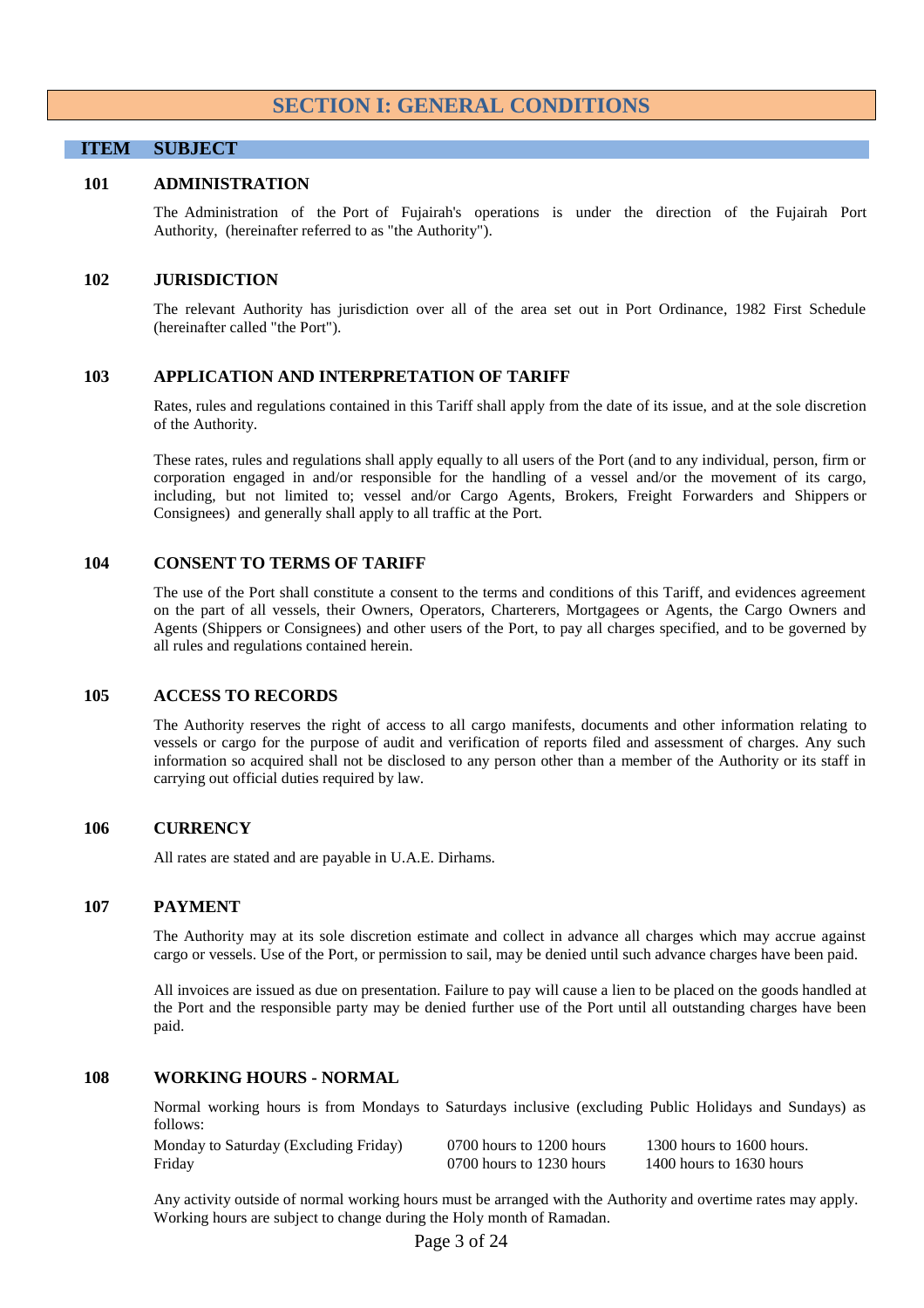#### **109 SAFETY**

Parties using the Port are required to conform with all of the current safety rules and regulations.

#### **110 RESPONSIBILITY FOR DAMAGE TO FACILITIES**

All users of the Port, or their agents, shall be responsible for the damage resulting from their use of berths or any of the Port's facilities and the Authority reserves the right to repair, or otherwise cause to be repaired, any and all such damage at the expense of such users.

#### **111 PORT AUTHORITY HELD HARMLESS**

Each vessel Owner, Operator or Charterer whose vessel calls at the Port and each Owner or Agent of cargo handled there as a condition to receiving services at the Port hereby agrees to indemnify and hold harmless the Authority , any of its agents, servants or employees and any other person, firm or corporation engaged by the Authority to furnish labour, materials or equipment relating to the receipt or handling of unit loads or containers, their cargoes or vessels at the Port from and against all losses, claims, demands and suits for damages (including court costs and counsel fees), for death or personal injury or property damage that may be imposed upon the Authority or any of its agents, servants, employees or contractors by any such vessel Owner, Operator or Charterer or such Cargo Owner (or their agents or employees) as a consequence of services received at the Port.

#### **112 NOTICE OF ARRIVAL**

Each vessel Owner, Operator or Charterer expecting to dock a vessel at the Port shall give the Authority 72 hours prior notice of the arrival of such vessel and furnish draft, LOA and details of cargo operations. Reconfirmation of the vessel's arrival shall be made by the vessel's Master on the day prior to arrival. Vessels should contact Fujairah Port Control on VHF Channel 16 when in range.

#### **113 DOCUMENTATION**

The following documentation must be presented to the Authority by the vessel on arrival or by Ship's agent earliest prior to arrival of vessel.

| Immigration:     | Crew List                               | 2 Copies                  |
|------------------|-----------------------------------------|---------------------------|
|                  | Passenger List                          | 2 Copies                  |
|                  | Clearance Certificate from Last Port    | 1 Copy                    |
| Customs:         | Crew List                               | 2 Copies                  |
|                  | Passenger List                          | 2 Copies                  |
|                  | <b>Bonded Stores List</b>               | 2 Copies                  |
|                  | Cargo Manifests                         | 2 Copies                  |
| Port Operations: | Cargo Manifests                         | 2 Copies                  |
|                  | Stow Plans / hatch List                 | 2 Copies                  |
|                  | Dangerous Cargo List                    | 2 Copies                  |
|                  | <b>Transhipment Cargo</b>               | 2 Copies                  |
|                  | Heavy lift list (in excess of 5 tons)   | 2 Copies                  |
|                  | Refrigerated cargo list                 | 2 Copies                  |
| Also required:   | Certificate of Registry, Classification | For inspection on request |
|                  | Certificate, Radio Safety Certificate,  |                           |
|                  | Gear Test Certificate.                  |                           |

Vessels will be entered in and out by the Harbour Master and an endorsed Port dues certificate will be required for completion of entry out. See also Item 107.

#### **114 CARGO HANDLING RIGHTS**

The Authority reserves the right to control and perform the loading, unloading and handling of all cargo.

#### **115 DANGEROUS, HAZARDOUS OR OBNOXIOUS CARGO**

Articles of a dangerous, hazardous or obnoxious nature will only be received by advance arrangement with the Authority.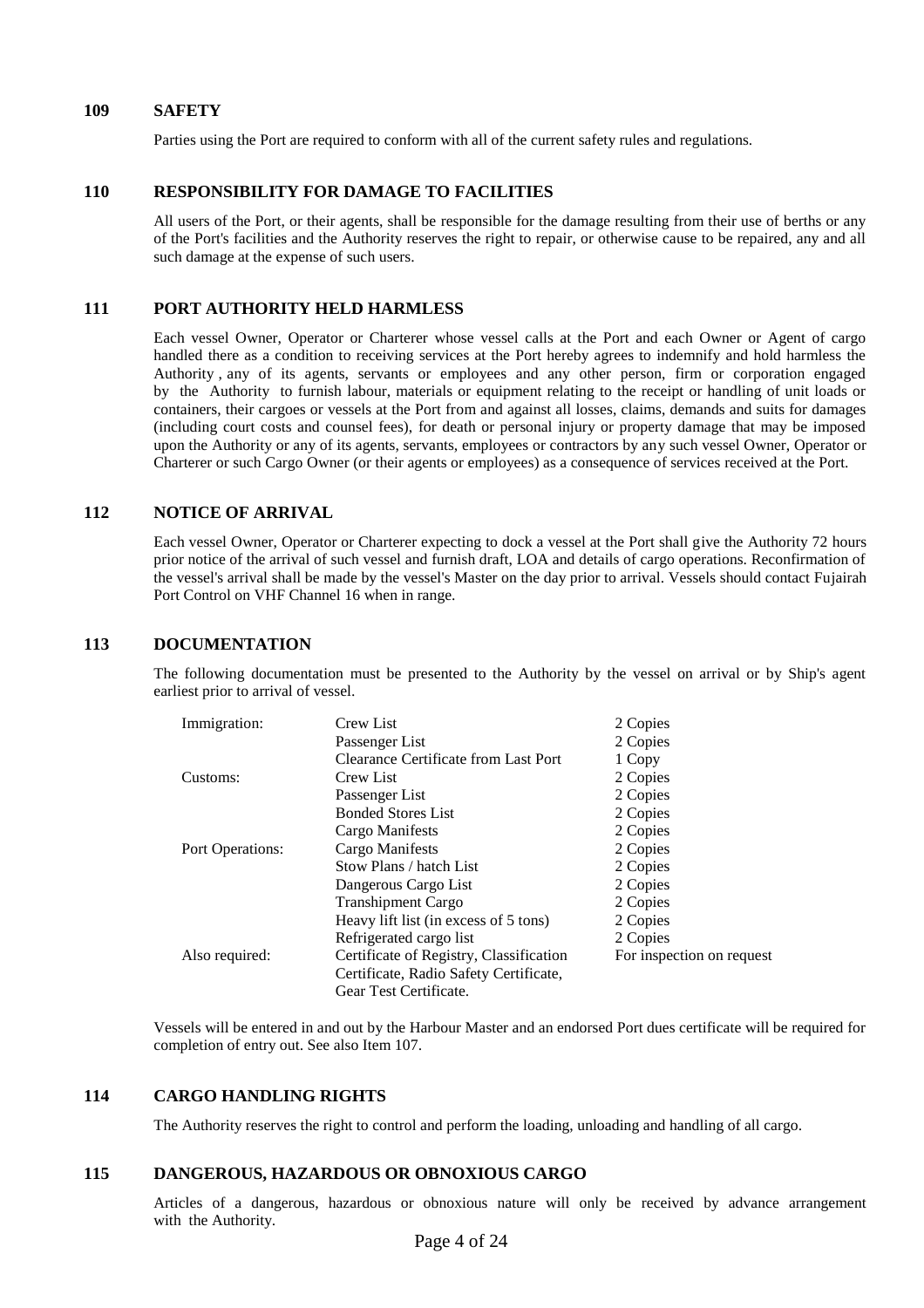The handling of such goods will be governed by the International Maritime Dangerous Goods Code published by the International Maritime Organization (IMO), London, as listed below:

#### Class: 1. Explosives

- 2. Gases, compressed, liquefied or dissolved under pressure.
- 3. Inflammable liquids.
- 4. Inflammable solids
- 5. Oxidising substances and organic peroxide.
- 6. Poisonous and Infectious substances
- 7. Radioactive substances
- 8. Corrosives
- 9. Miscellaneous dangerous substances.

#### **116 REMOVAL OF OBJECTIONABLE CARGO**

The Authority reserves the right to move cargo, which in its judgment is likely to damage other cargo or property, to another location, at the risk and expense of the Owner or Agent of the cargo or vessel.

#### **117 INSURANCE**

Charges published in this Tariff do not include any expense for insurance covering the cargo, containers, vessels or other equipment, since the Authority maintains no responsibility for loss or damage to the same.

#### **118 DISPOSAL OF UNDELIVERED CARGO**

The Authority reserves the right to remove cargo upon which no dues or charges have been paid. Such goods may be sold by public auction to recover costs on such dues and charges, after a period of 6 months in port storage.

#### **119 VACATION OF BERTH**

The Authority reserves the right to instruct a vessel to vacate its allocated berth on completion of discharging or loading or on receipt, from the Authority, of a Notice of Readiness to sail.

#### **120 FREE ZONE**

The Port is operated as a Duty Free Zone, all movements of cargo, either transhipment or to hinterland are subject to Customs regulations. Consignees, Shippers and Agents should comply with any and all such regulations.

#### **121 CUSTOMS**

Customs Duty is payable on all goods imported into the country in accordance with published tariff and regulations (Customs Ordinance 1983).

#### **122 IMMIGRATION**

Immigration procedure must be followed as described by the Laws of the Emirate of Fujairah and the U.A.E. Shore leave is permitted for crew members, provided Immigration Authorities have authorised entry.

#### **123 HEALTH**

Normal quarantine regulations apply. Radio pratique can be obtained, via the vessels agent, providing the Master can state that no serious illness has occurred on board during the preceding thirty days. All crew members should be in possession of valid smallpox and Cholera certificates. The Health Officer will board when vessel is alongside.

#### **124 POLLUTION**

The provisions of the Port Rules & Regulations (1982) apply. Garbage disposal services are compulsory.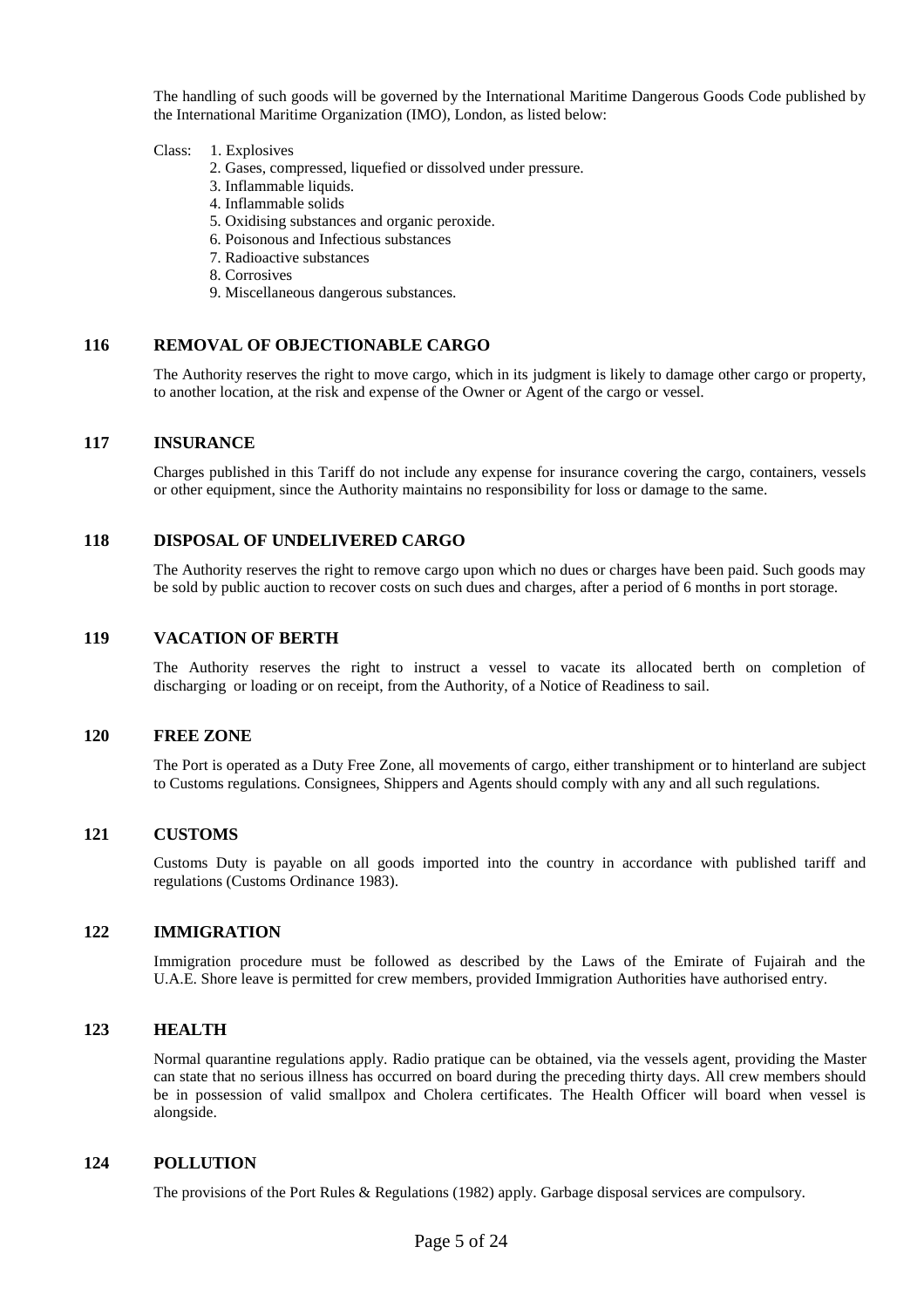#### **SECTION II: DIFINITION OF TERMS**

#### <span id="page-5-0"></span>**ITEM SUBJECT**

#### **201 VESSEL / SHIP**

Except as otherwise specified, when the term "vessel"/"ship" is used in this Tariff, it shall be held to mean floating craft of every description, and shall include in its meaning the term "Owners, Charterers, Operators and Mortgagees thereof', in addition to the definition set out in the Port Ordinance 1982 Article 2.

#### **202 TON**

Except where specifically mentioned, all tons shall be regarded as Freight Tonne and shall be determined by a weight tonne of 1000 kilos or a measurement ton of one cubic metre whichever is greater.

#### **203 STEVEDORING**

The physical handling of cargo to or from a stowed position in a vessel from or to the vessel's hook.

#### **204 CONTAINER**

The terms "Container" or "Containerised" when used in this Tariff refer to the Standard 20 foot, 40 foot, 45 foot (ISO) container, suitable for the transport of dry, liquid or refrigerated cargo, constructed of metal, fiberglass, plastic or wood, which confines its contents and must be capable of being handled as a unit and lifted from fixed corner casting by a crane with a spreader bar.

#### **205 PORT STORAGE**

The service of providing facilities for the storing of inbound or outbound cargo or Containers/Trailers.

#### **206 FREE TIME**

The specified period during which cargo or containers may occupy space assigned to it in the Port, free of storage charges, either prior to the loading or subsequent to the discharge of such cargo or containers.

#### **207 PORT HANDLING**

Port Handling is a service charge for providing the Port, other facilities and management and includes handling and movement of cargo from the hook of the vessel up to presentation to consignee's transport and vice versa.

#### **208 DIRECT DELIVERY**

Exports delivered directly to ship gear or imports received directly from ship's tackle by the consignee, shipper, or their Agents into road or water transport subject to prior approval by the Authority, and on the basis that no terminal equipment or storage is used.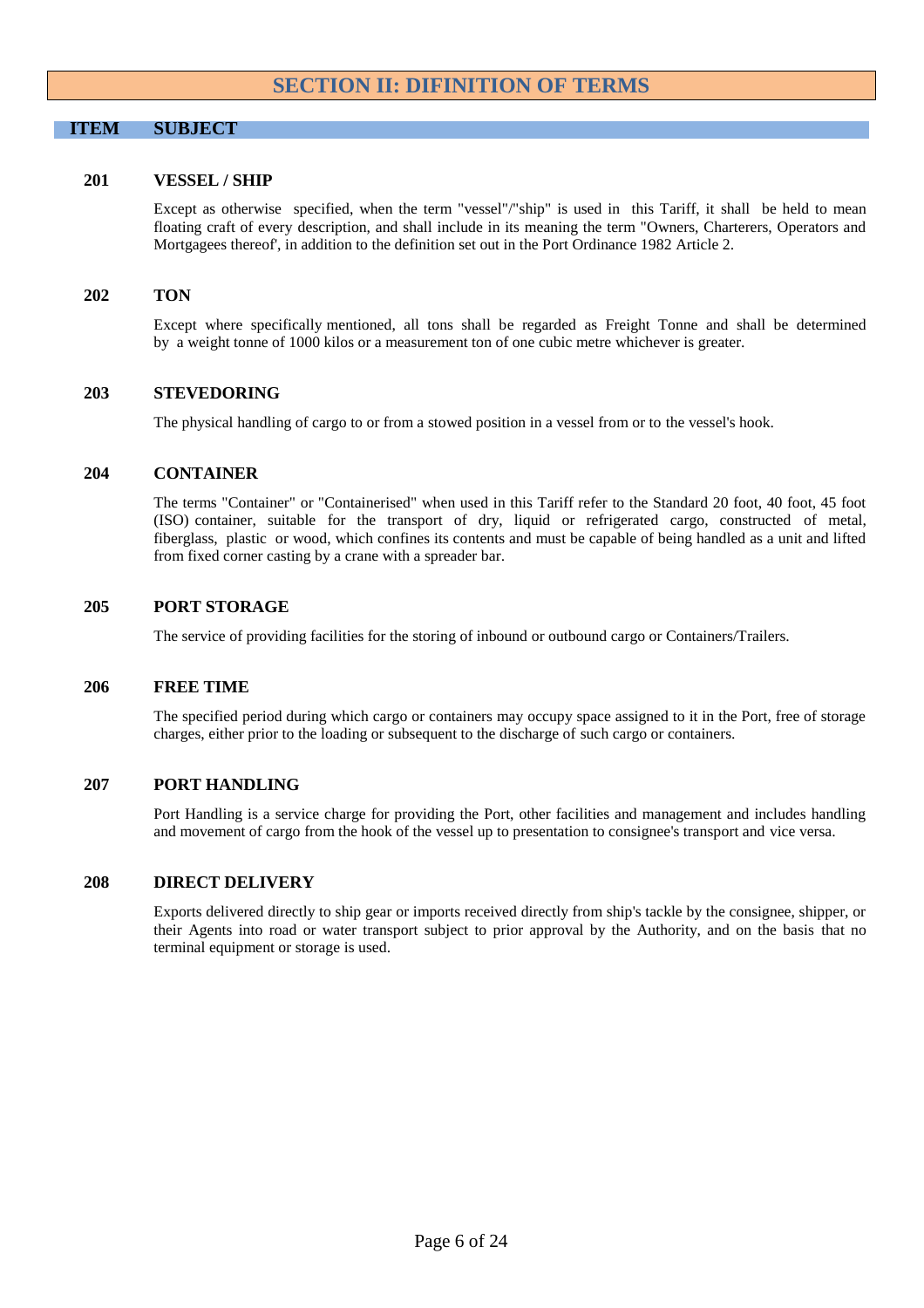#### <span id="page-6-0"></span>**SECTION III: MARINE SERVICES AND CHARGES**

#### **ITEM SUBJECT**

#### **301 LIABILITY**

The Authority shall not be liable for any loss, detention, delay, mis-delivery, damage, personal injury or death, howsoever, whatsoever and whosoever caused or of the result of any act, neglect or default of the Authority or its servants, or for any person for whom it may be responsible see also item 111.

#### **302 PILOTAGE**

- 1. All vessels other than exempted ships, navigating whether by entering, leaving or moving within the Port shall be under the charge of a pilot.
- 2. The Pilot, once on board, shall be deemed to be an employee and servant of the Owners, Charters or Authorized Agent of the Owners. They shall be liable for the Pilots acts, neglect or default in the course of his employment.
- 3. The authority shall not be liable if the services of a Pilot are not available nor shall any liability attach to the Authority if the Pilot is unable, for any reason whatsoever to perform his duties on board the vessel.
- 4. If a Pilot is kept waiting through any fault of the ship or the ship's agent, then there will be charge of Dhs. 920 per hour or part thereof. If a pilot boat is also detained, there will be an additional hire charge of Dhs. 575 per hour or part thereof plus tugs, mooring charges according port tariff according to Table 312 (a).
- 5. Vessels in distress or disabled will be accepted by prior approval from harbour master only. In case of acceptance regular Port Dues and lay-by will apply.
- 6. Ships on fire or in danger of sinking are not allowed in the Port.

#### **303 SPECIAL PILOTAGE CHARGE (DEAD VESSEL)**

Ships without power, with defective steering or other damage not in danger of sinking or polluting the harbour will be accepted with prior approval from Harbour Master and double rates apply.

#### **304 EXEMPTED VESSELS**

Pilotage at the discretion of the Authority.

Exempted vessels are vessels belonging to

a) Federal Coast Guard or Federal Defense Force

Also the following vessels:

- b) Utility Boats not exceeding 50 metres in length and holding a valid Port of Fujairah Marine Charge Exemption and operated by companies registered with Fujairah Port and using the Port as their operational base.
- c) Bunker barges not exceeding 90 meters and holding valid bunkering license and certificates and holding Marine Charge Exemption according Port guideline.
- d) Ships exempted from these charges by His Highness the Ruler.
- e) The fee in Dirhams for the Marine Charge Exemption Certificate will be:

|                                                   | Yearly | 9 months | 6 months | 3 months | month |
|---------------------------------------------------|--------|----------|----------|----------|-------|
| 1. Speed boat & crew boat up to 25m               | 45,000 | 39,000   | 26,250   | 14.250   | 5,250 |
| 2. Speed boat & crew boat 25.01 to 40m            | 52,500 | 42,750   | 28,500   | 15.750   | 6,000 |
| 3. Tug boat & Work boat up to 40m                 | 55,500 | 48,000   | 31,500   | 19.125   | 7,125 |
| 4.1 Tug boat & Landing Craft 40.01 to 50m         | 63,000 | 52,500   | 36,000   | 19.125   | 7.125 |
| 5. Supply boat, water barge & Oil barge up to 50m | 63,000 | 52,500   | 36,000   | 19.125   | 7.125 |
| 6. Bunker barge up to 90m                         | 69,000 | 57,000   | 39,000   | 21,000   | 8.250 |

Marine Charges as per Tariff will also be charged for the first call of the vessel.

However, Masters in charge of vessels specified in clause 304 (c) and (d) must satisfy the Harbour Master of their competence and obtain a Pilotage Exemption.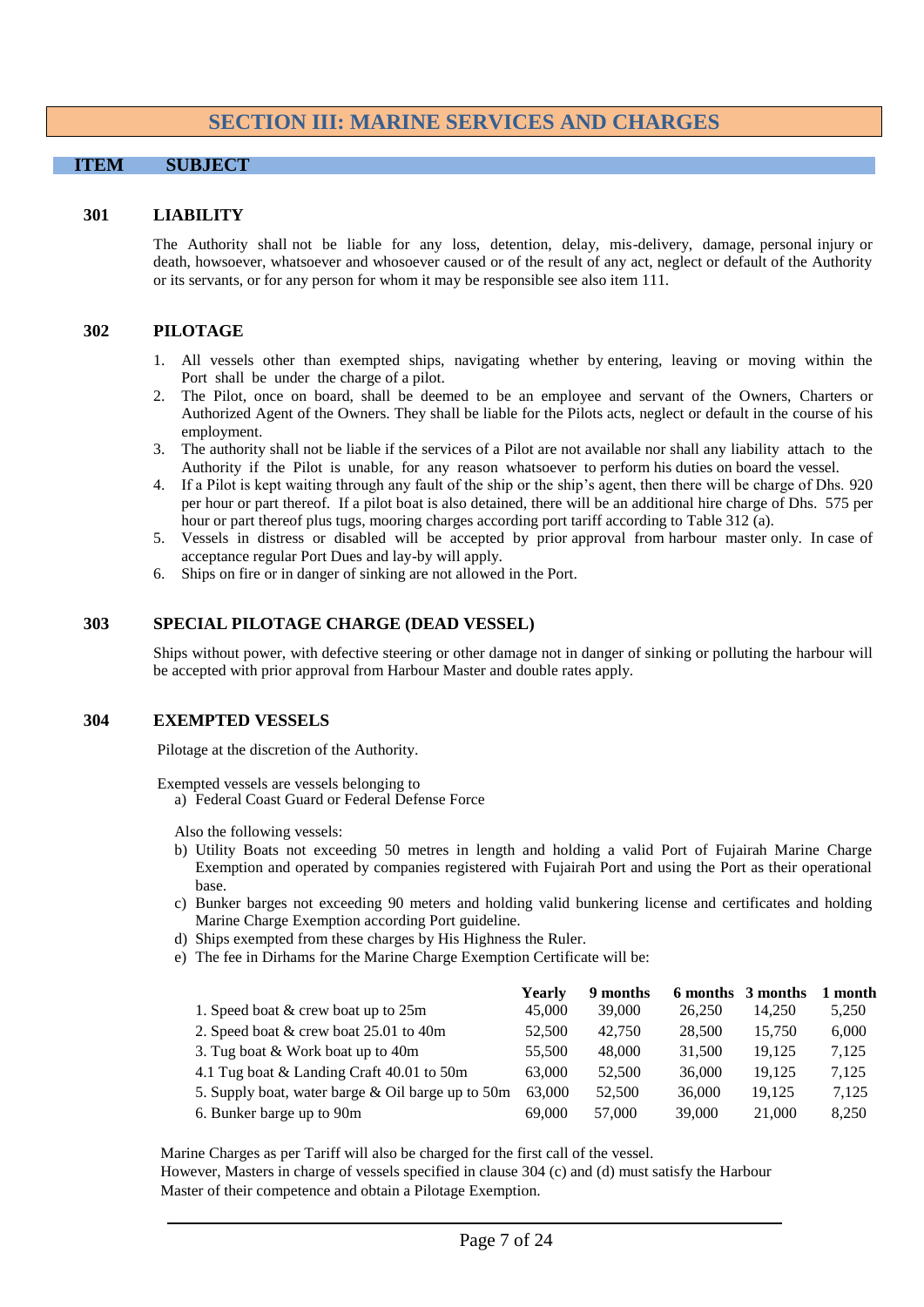f) The Pilotage Exemption charge will be:

| For 1 year   |          | Dhs. 6,000 |
|--------------|----------|------------|
| For 6 months |          | Dhs. 3,450 |
| For 3 months |          | Dhs. 1,875 |
| For 1 month  | Dhs. 825 |            |

#### **305 INDEMNITY**

The Owner or Master shall indemnify the Authority and/ or the Pilot against any claims from a Third Party.

#### **306 TOWAGE**

U.K Standard Towage conditions apply to all work carried out by Port craft. Use of Tug Boats is compulsory, subject to the discretion of the Harbour Master.

#### **307 PORT DUES AND CONDITIONS**

- a) For ships with two G.T's the higher G.T applies.
- b) Port Dues will be levied on all vessels entering the Port. The charges will be based on the Gross Registered Tonnage as specified in the schedule of rates Section III Item 312.
- c) Port dues for vessels calling for Repair / Lay-by will be as per Item 323.
- d) Special rates may be negotiated for vessels berthing at Port Safely for purposes other than cargo operation or passengers.

#### **308 MISCELLANEOUS MARINE CHARGES**

| 1)  | Issue of Ship Sanitation Exemption Certificate                        | Dhs. 900   |
|-----|-----------------------------------------------------------------------|------------|
| 2)  | Inspection of vessel offshore connected with Lay-up procedures        | Dhs. 3,500 |
| 3)  | Issue of Clearance Certificate from Anchorage                         | Dhs. 600   |
| 4)  | Issue of Port Clearance Certificate from Port.                        | Dhs. 350   |
| 5)  | Harbour Master's inspection visit pollution check / on                | Dhs. 3,500 |
|     | behalf of Harbour Master.                                             |            |
| 6)  | Attestation fee for Oil Import/Export statement, per                  | Dhs. 600   |
|     | attestation (attestation subject to independent surveyor's report)    |            |
| 7)  | Attestation fee for Immigration form per attestation                  | Dhs. 60    |
| 8)  | Attestation/Issuance of vessel condition Certificate, per Certificate | Dhs. 600   |
| 9)  | Attestation of vessel's Note of Protest (sea protest)                 | Dhs. 350   |
| 10) | Tide Table Yearly                                                     | Dhs. 300   |
|     | Half Yearly                                                           | Dhs. 200   |
|     | Quarterly                                                             | Dhs. 125   |
| 11) | Letter to Immigration, NTA, etc                                       | Dhs. 125   |
| 12) | Security personnel to Vessel per day                                  | Dhs. 600   |

ABOVE MARINE CHARGE WILL BE SUBJECT TO 100% SURCHARGE ON SUNDAYS AND PUBLIC HOLIDAYS.

#### **309 BUNKER SUPPLY**

Cross Bunkering charge of Dhs. 12 per ton will be levied on all bunker products transferred across or between vessels alongside berths.

#### **310 SAFETY SERVICE**

During Cross Bunkering operations, Safety Service is compulsory (excluding Chemicals and Lube Oil). Safety Service Fee Dhs. 175 for 3 hour period or part thereof. (Double charges apply on Sundays & Public Holidays).

Charges for bunker operations will be raised against the Supplier.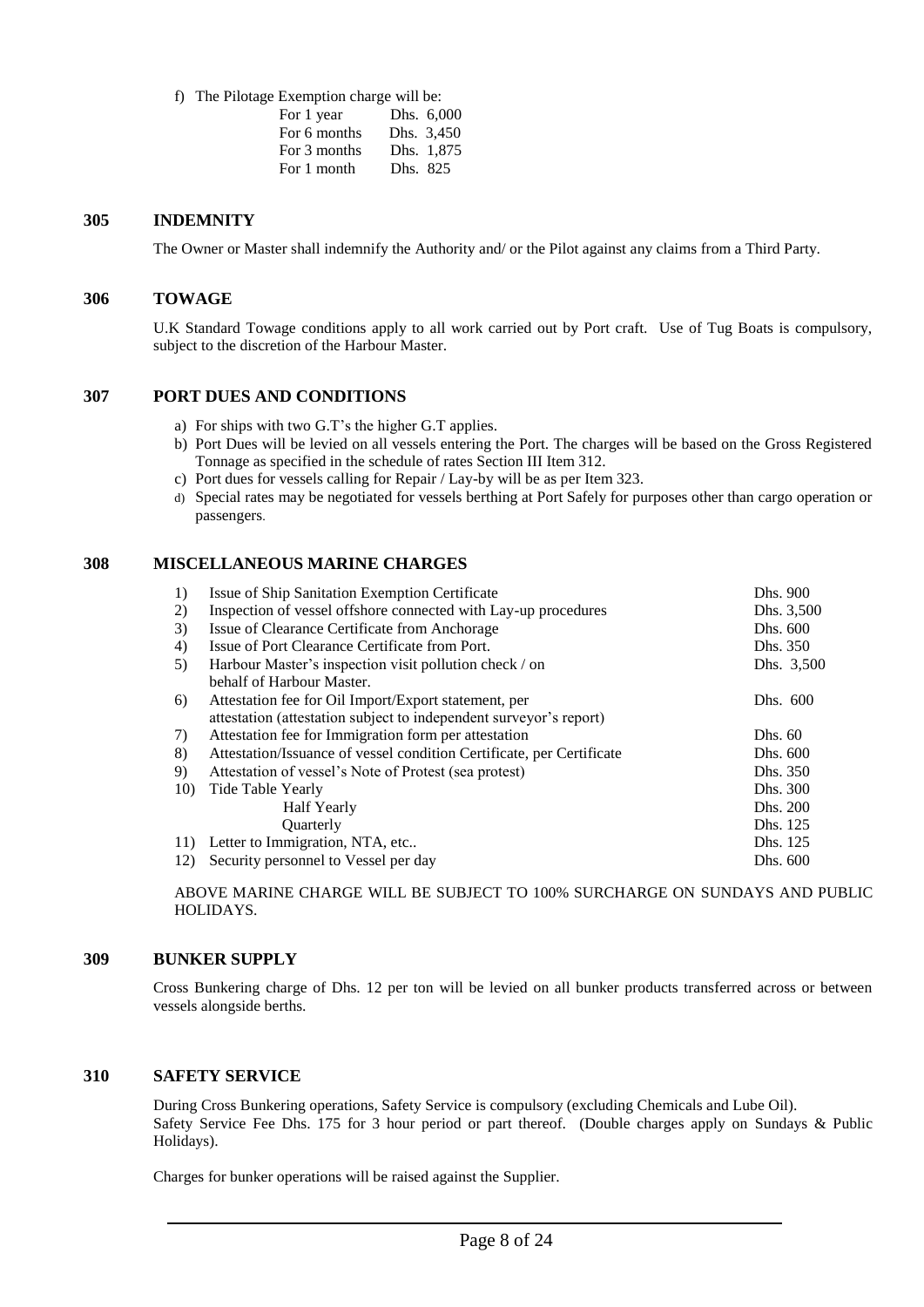#### **311 FRESH WATER**

Fresh Water (ships domestic use) from Quay to Vessels working cargo Dhs. 28 per Ton Fresh Water from quay to Vessels for bunkers, stores or water Dhs. 40 per Ton Fresh Water from quay to Vessels for bunkers, stores or water

#### **312 MARINE CHARGE FOR VESSEL CALLING FOR NON CARGO OPERATION**

| G.T                                      | PILOT PER<br><b>OPERATION</b> | <b>BERTHING</b><br><b>OR</b><br><b>UNBERTHING</b> | <b>TUGS</b><br><b>PER</b><br><b>HOUR</b> | <b>MOORINGS</b> | <b>PILOT</b><br><b>BOAT</b> | <b>MOOING</b><br><b>BOAT</b> | <b>PORT</b><br><b>DUES</b>                         | LAY-<br>BY    |
|------------------------------------------|-------------------------------|---------------------------------------------------|------------------------------------------|-----------------|-----------------------------|------------------------------|----------------------------------------------------|---------------|
| Up to $2500T$                            | 310                           | 315                                               |                                          | 175             |                             |                              | Minimum                                            |               |
| 2501 to 6000<br>T                        | 520                           | 400                                               |                                          | 290             |                             |                              | Dhs.<br>125                                        |               |
| $6001$ to<br>12000 T                     | 750                           | 490                                               |                                          | 345             |                             |                              |                                                    |               |
| $12001$ to<br>25000 T                    | 1,000                         | 775                                               | Refer<br>Item                            | 400             |                             |                              | $0-1$ days<br>21 fils                              |               |
| $25001$ to<br>50000 T                    | 1,470                         | 1,100                                             | No. 312<br>b                             | 460             | 575 per<br>hour             | 575 per<br>hour              | per day<br>per                                     | Refer<br>Item |
| 50001 to<br>120000 T                     | 2,300                         | 1,550                                             |                                          | 575             |                             |                              | G.T                                                | No.323        |
| Above<br>120000 T                        | 3,650                         | 2,300                                             |                                          | 750             |                             |                              | After 1<br>day                                     |               |
| Detention per<br>hour<br>or part thereof | 920                           | $\overline{\phantom{a}}$                          | 2,070                                    | 575             | 575                         | 575                          | Lay-by<br>charges<br>apply as<br>per<br>Item $323$ |               |

#### **a) MARINE CHARGE**

#### **b) HIRE OF PORT CRAFTS**

Port operated tugs and crafts may be hired at the discretion of the Harbour Master and subject to availability. Port craft required for periods longer than eight hours or of an emergency response must be requested through the Harbour Master who will supply specific term hire rates.

#### **Rates during normal port hours per hour part thereof**

| Tug 5000-6000 HP       | Dhs. 6,900 |
|------------------------|------------|
| Tug 3500 HP            | Dhs. 4,600 |
| Tug 3400 HP            | Dhs. 4,600 |
| Pilot boat 2,600 HP    | Dhs. 3,795 |
| Tug 2100 HP            | Dhs. 3,450 |
| Tug 1200 HP            | Dhs. 1,725 |
| Work boat 600 HP       | Dhs. 1,380 |
| Work boat 330 HP       | Dhs. 920   |
| Pollution Control Boat | Dhs. 690   |
| Speed Boat             | Dhs. 690   |
| <b>Mooring Boat</b>    | Dhs. 575   |

Attending to vessels in distress shall be at the Authority's discretion at a minimum charge of Dhs. 6,900 per tug per hour or part thereof.

Pilot Boat when used for purposes other than transporting Pilots to and from vessels, the rates will be Dhs. 1,725 per hour or part thereof.

- c) All Charges will be subject to 100% surcharge between 2400 Saturday to 0001 hrs. Monday and Public Holidays.
- d) Above applicable to Navy Vessels, Military Cargo Vessels.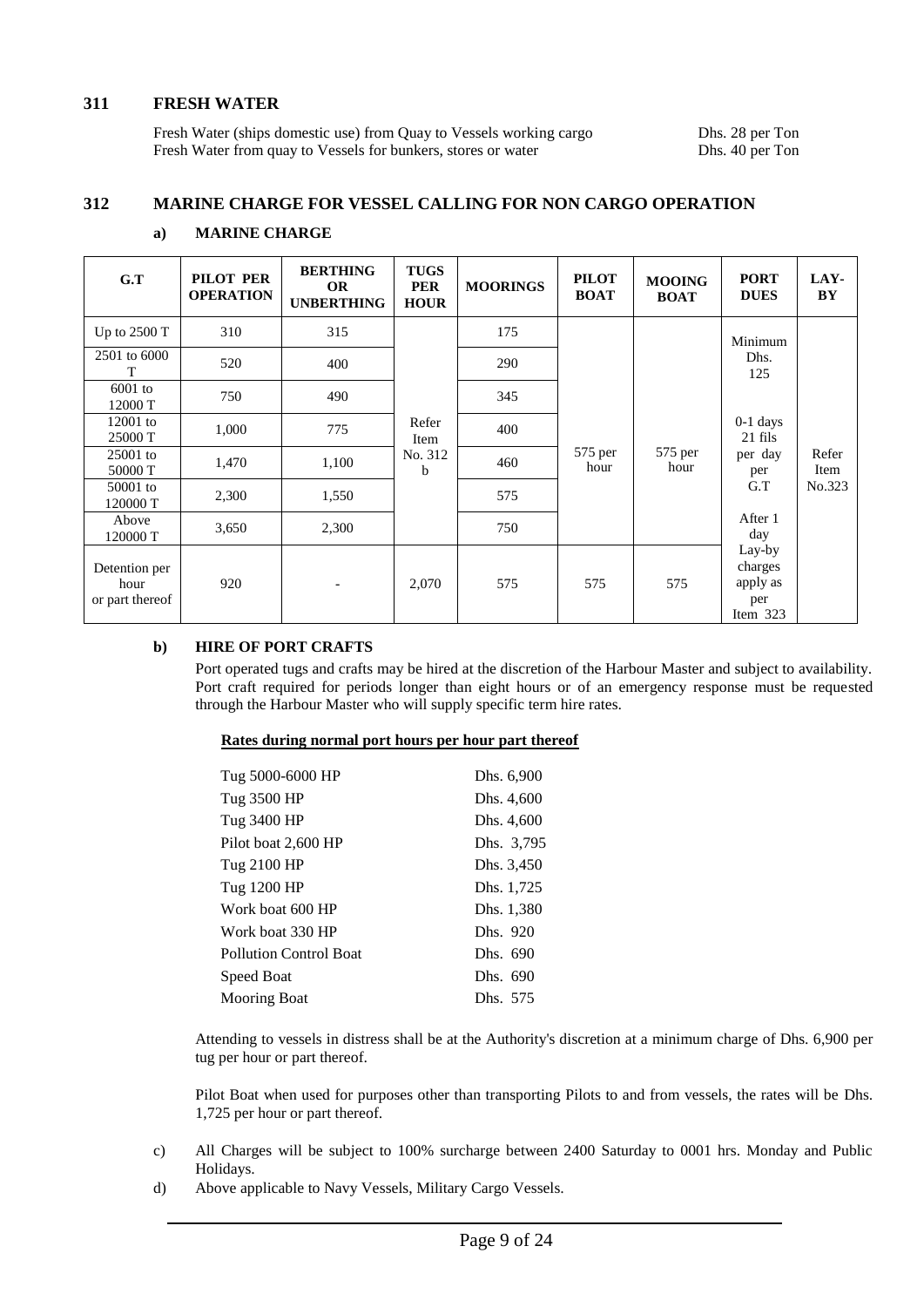#### **MARINE CHARGE FOR COMMERCIAL VESSEL CALLING FOR CARGO OPERATION**

#### **313 GENERAL**

313.1 Marine Charge per vessel call means charges for one time berthing and unberthing including Pilotage, tugs, mooring, pilot boat, mooring boat for reasonable time (a maximum of 2 hours for berthing and 1 hour for unberthing operation), timing calculated from Port Quay to Quay.

| Tug:   | Dhs. 2,075 per hour per tug |
|--------|-----------------------------|
| Pilot: | Dhs. 575 per hour           |

- 313.2 The charges will be double for vessels without power or having defective steering.
- 313.3 Shifting alongside berth will be charged 50% of the "Marine charge per vessel call".
- 313.4 All Marine Charges will be subject to 100 % surcharge on Sundays and Public Holidays.
- 313.5 Detention applicable for Pilot, Tugs, Moorings, Pilot Boat & Mooring Boat as per Item No. 312.

#### **314 TUG AND BARGE OPERATION**

When tug and barge come for cargo operation, and sail together, then they will be charged based on the combined G.T or GT whichever is the greater of tug and barge combined, or deadweight if G.T/GT is not available.

Charges will be Dhs. 1.30 per G.T

Additional hours of Tugs & Pilot will be calculated as follows,

| Tugs :     | Dhs. $1,725$ per hour.                |
|------------|---------------------------------------|
| Pilot:     | Dhs. 460 per hour                     |
| Detention: | Dhs. $1,380$ per hour (tugs & pilot). |

#### **Banana Island**

In addition to above, additional one hour as hire of each tugs to reach the facility Fairway buoy from Fujairah Port Fairway Buoy for berthing and unberthing. This will be charged Dhs. 1,725 per hour per tug.

## **315 TANKER CALLING TO LOAD AND /OR DISCHARGE HYDROCARBON OR LIQUID PRODUCTS IN BULK**

- 315.1 The Port Marine Charges per vessel call per 48 hours period or part thereof.
- 315.2 The first 48 hour period will commence at the time of first line on the jetty. The total visit time will end when the last line is let go.
- 315.3 If on completion of 48 hours cargo operations, the vessel opts to remain in the Port to continue operation, charges G.T X Dhs. 0.20 will apply at rate of 6 hour period and part thereof.
- 315.4 The Marine charge for any tanker which enters and berths at a jetty or berth will as follows,
	- a) G.T 0 2000 Dhs. 3,165
	- b) G.T 2001 and above Dhs. 1.60 per G.T.
- 315.5 The maximum allowed time for tankers to stay alongside is ONE HOUR, from the time of disconnection of Marine Loading Arms to Pilot boarding time. Therefore, any dispute related to Cargo Quality and Quantity or documentation among the ship, Oil Storage and Cargo Surveyor should be resolved at Fujairah Offshore Anchorage Area "C" to avoid disrupting the productivity of Oil Tanker Berths.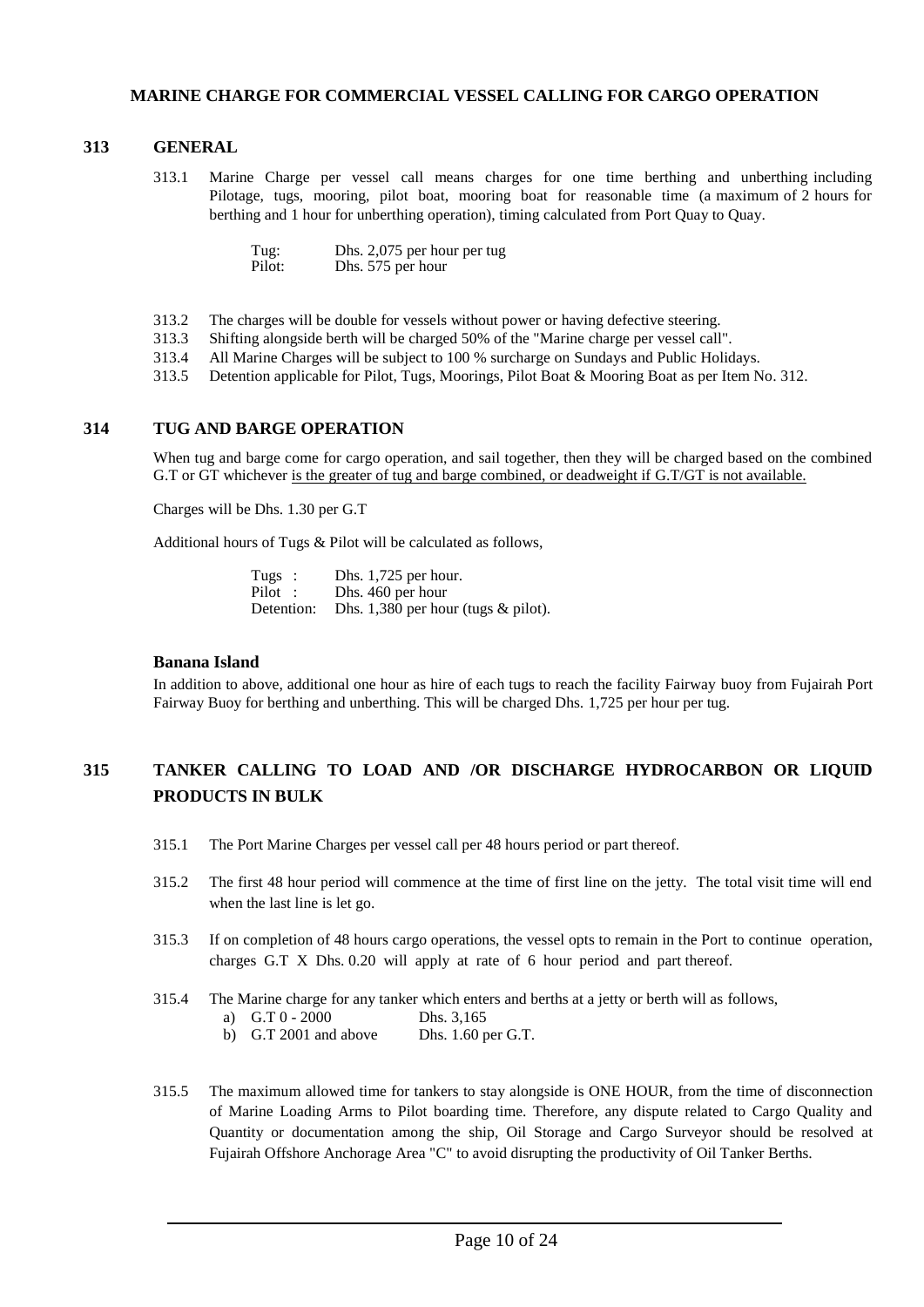Early sailing (within one hour from disconnection of Marine Loading Arm) is subject to confirmation from ship's master and respective user of the facility.

In case of any dispute, if the user requests in writing by fax, Port Clearance will be withheld till the receipt of written confirmation from the terminal user requesting vessel clearance upon resolving the dispute.

#### **315.6.1 Wharfage**

Dhs. 2.50 per ton for the Load or Discharge of all hydrocarbon or liquid products at the Oil Tanker Berths

#### **315.6.2 Charges direct to the Oil Terminal Storage operators (\*\*\*\*)**

i) For the provision of top side facilities (Including Marine arms, Matrix manifold, and Port pipelines)

| Sliding scale MT Load or Discharge per annum | <b>Tariff per MT</b> |
|----------------------------------------------|----------------------|
| Up to 5 million tons                         | Dhs. 1.05            |
| 5 million to 10 million tons                 | Dhs. 1.00            |
| Over 10 million tons                         | Dhs. $0.95$          |

ii) Pigging Operations (including Licensed Bunker Barges)

| <b>Berth</b>                                                               | No of<br>pipelines                                             | Product            | <b>Tariff</b> per<br>Operation |  |  |  |
|----------------------------------------------------------------------------|----------------------------------------------------------------|--------------------|--------------------------------|--|--|--|
| VLCC Jetty (w.e.f. $1st$ July 2016)                                        |                                                                |                    |                                |  |  |  |
| Per line                                                                   |                                                                | A11                | Dhs. 25,000                    |  |  |  |
|                                                                            | FOTT Berth other than VLCC (w.e.f 1 <sup>st</sup> August 2016) |                    |                                |  |  |  |
| Centre                                                                     | $\mathfrak{D}$                                                 | <b>Black</b>       | Dhs. 9,500                     |  |  |  |
| Wing                                                                       |                                                                | <b>Black</b>       | Dhs. 4,000                     |  |  |  |
| Centre                                                                     | $\mathfrak{D}$                                                 | White              | Dhs. 6,500                     |  |  |  |
| Wing                                                                       |                                                                | White              | Dhs. 3,000                     |  |  |  |
| For a combined pigging of Black and White product in the same rotation for |                                                                |                    |                                |  |  |  |
| licensed bunker barge, a composite rate chargeable as follows:             |                                                                |                    |                                |  |  |  |
| Wing                                                                       |                                                                | Black $&$<br>White | Dhs. 6,500                     |  |  |  |

iii) Customer to Customer facility transfer via Matrix Manifold Dhs. 1.20 per MT

iv) Line Displacement operations performed by customers using Port, (FOTT) facilities: Dhs. 1.20 per MT

> (Note: (\*\*\*\*) These charges are levied by the Port directly to the Oil Terminal Storage

Operators and not to any other party)

#### **315.6.3 Bunker Vessel Exemptions**

For Bunker Barges using wing berths and holding a valid bunker licence issued by the Port of Fujairah the following concessions will apply to oil or bulk liquid loaded from any oil or bulk liquid facility loaded into said Bunker barges:

Wharfage Dhs. 1.40 per MT

For discharge from bunker barge to Oil storage full tariff charges will apply (Wharfage Dhs. 2.50 per MT and applicable pigging charges).

#### **315.6.4 Ship to Ship transfer alongside berths**

Applicable Wharfage + Dhs. 1.20 to each vessel engaged in the STS operation.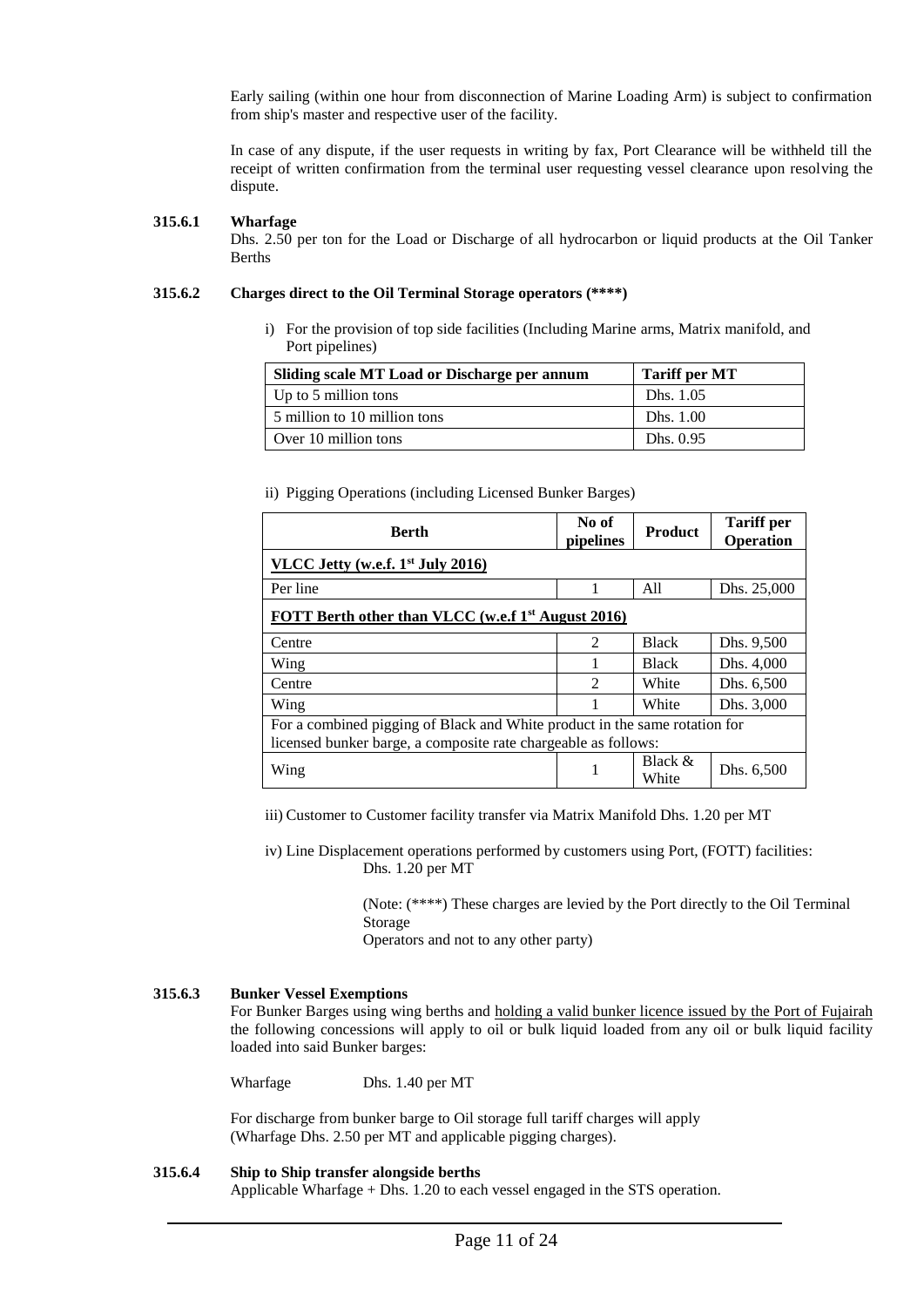#### **315.6.5 Pre-Loading and Discharge Agreement (PLDA) non-compliance charges,** as calculated below;

Hours exceeding the PLDA total allowed time at berth X Agreed PLDA Minimum Average Flow Rate per hour X Dhs. 2.50.

**315.6.6 Pipe Line Transfer Agreement (PLTA) non-compliance charges,** as calculated below;

Hours exceeding the PLTA X Agreed PLTA Minimum Average Flow Rate per hour X Dhs. 1.20.

#### **315.6.7 Heat Tracing Charges**

i) High Pour Cargo Movements

| <b>Vessel category</b>                    |                                 |
|-------------------------------------------|---------------------------------|
| Cargo quantity per vessel up to 10,000 MT | Dhs. 1,500 per vessel operation |
| Cargo quantity per vessel above 10,000 MT | Dhs. $0.15$ per MT              |

ii) ITT Operations

| <b>ITT</b> category                        |                              |
|--------------------------------------------|------------------------------|
| TT quantity per operation up to 15,000 MT  | Dhs. 1,700 per ITT operation |
| TTT quantity per operation above 15,000 MT | Dhs. $0.15$ per MT           |

#### **316 TANKERS CALLING AT VOPAK's BERTH TERMINALS**

- 316.1 Marine Charge for tankers up to 2000 G.T calling at Vopak's Berth Terminals will be Dhs. 3,165 per call (berthing and unberthing).
- 316.2 Marine Charge for tankers above 2000 G.T calling at Vopak's Berth Terminals will be Dhs. 1.80 per G.T per call (berthing and unberthing)

#### **317 GENERAL CARGO & BULK VESSELS CALLING AT PORT OF FUJAIRAH**

General Cargo & Bulk Vessel calling to load or discharge bulk materials such as aggregate, clinker, coal, copper slag, furnace slag, salt etc.. Marine charge will be Dhs. 1.30 per G.T per call.

#### **318 PASSENGER VESSELS**

Marine charge per call for above vessels calling at Port of Fujairah will be Dhs. 1.00 per G.T

#### **319 CAR CARRIER AND RO-RO VESSELS**

Marine charge per call for above vessels calling at Port of Fujairah will be Dhs. 0.70 per G.T.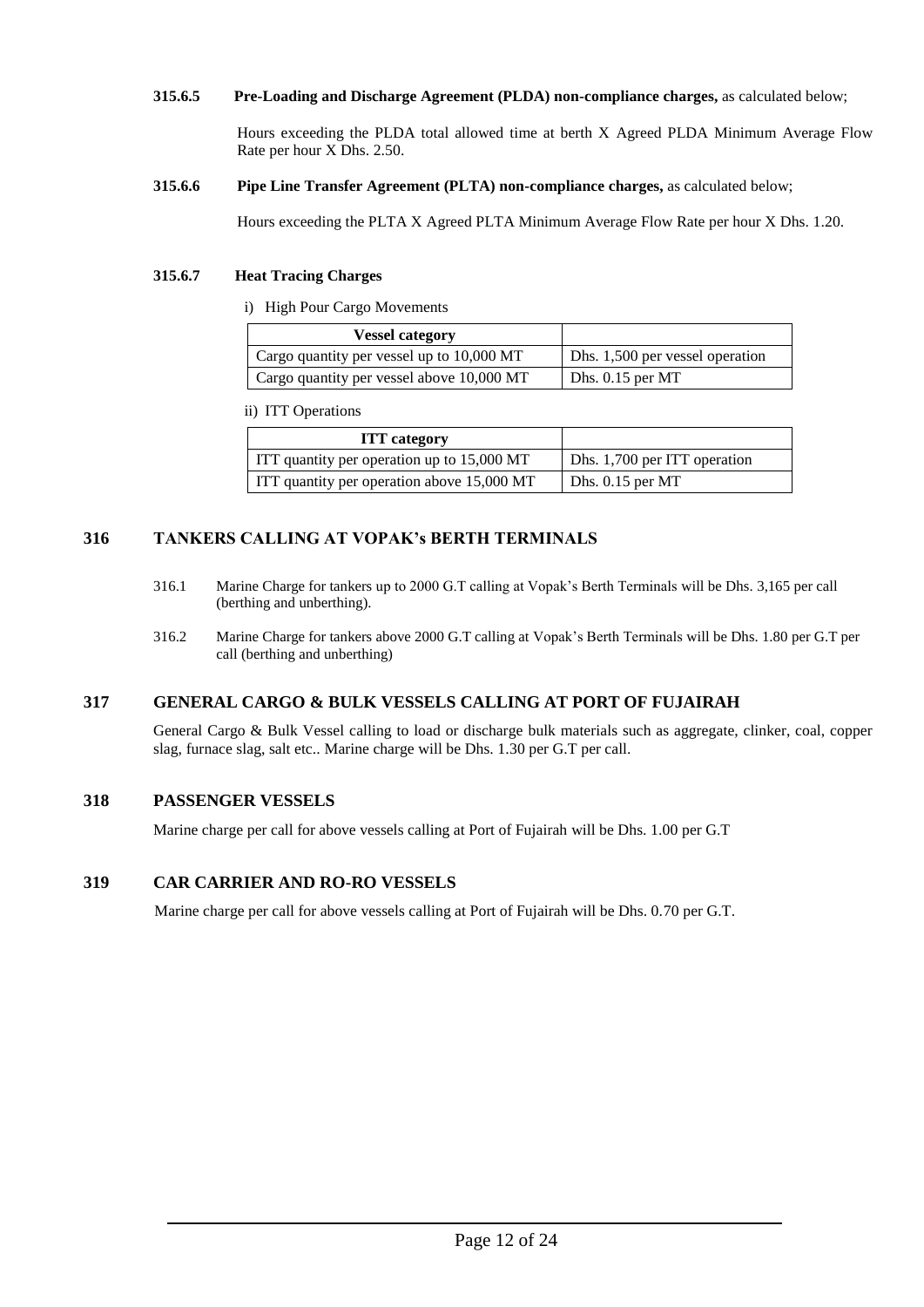#### **320 CONTAINER CARRIER VESSEL**

| G.T                                      | PILOT PER<br><b>OPERATION</b> | <b>BERTHING</b><br><b>OR</b><br><b>UNBERTHING</b> | <b>TUGS</b><br><b>PER</b><br><b>HOUR</b> | <b>MOORING</b><br><b>BOAT</b>                      | <b>PILOT</b><br><b>BOAT</b> | <b>PORT</b><br><b>DUES</b>      | $LAY -$<br>BY        |
|------------------------------------------|-------------------------------|---------------------------------------------------|------------------------------------------|----------------------------------------------------|-----------------------------|---------------------------------|----------------------|
| Up to $2,500$ T                          | 310                           | 315                                               |                                          |                                                    |                             |                                 |                      |
| 2,501 to 6,000 T                         | 520                           | 400                                               | Dhs.<br>2,070 per                        | 1. When used<br>for running                        | $460$ per                   | Minimm                          |                      |
| 6,001 to 12,000 T                        | 750                           | 490                                               | tug per<br>hour or                       | extra<br>moorings                                  | hour or<br>part<br>thereof  | Dhs. 125                        |                      |
| 12,001 to 25,000<br>т                    | 1,000                         | 775                                               | part<br>thereof                          | will Dhs.<br>200 per hour                          |                             | $0-3$ days $21$<br>fils per Ton |                      |
| 25,001 to 50,000<br>т                    | 1,470                         | 1,100                                             |                                          | or part<br>thereof                                 |                             | After 3 days                    | Refer<br><b>Item</b> |
| $50,001$ to<br>120,000 T                 | 2,300                         | 1,550                                             |                                          | 2. When used<br>for purposes<br>other than         |                             | for each day<br>or part         | No.323               |
| Above 120,000<br>T                       | 3,650                         | 2,300                                             |                                          | running<br>vessel's<br>lines, rate                 |                             | thereof, 8<br>fils per G.T      |                      |
| Detention per<br>hour or part<br>thereof | 920                           |                                                   | 1,785                                    | will be Dhs.<br>920 per hour<br>or part<br>thereof | 575                         |                                 |                      |

#### **320.1 Container Carrier Vessel**

#### **320.2 Tug and barge operation (container barges)**

When tug & barge come, for Container/Cargo operation, and sail together, then berthing/unberthing and port dues will be charged on the combined G.T of the tug & barges as per normal Tariff 320.1.

If one tug is used for berthing in the barge and another tug used for sailing out the barge, then the charges for the tug & barge will be made separately. Barge will be charged as per Tariff 320.1 and the tug will be charged as Dhs. 0.10 per G.T per day and part thereof.

- **320.3** All Charges (320.1 and 320.2) will be subject to 100% surcharge between 2400 Saturday to 0001 hrs. Monday and Public Holidays.
- **320.4** Vessels without power, defective steering etc., double the above rate apply.
- **320.5** Shifting alongside adjacent berths at vessel's or agent's request will be charged as follows,

| $\mathbf{1}$     | Vessels up to 2,500 G.T                                   | Dhs. 315 |
|------------------|-----------------------------------------------------------|----------|
| $\rm ii)$        | Vessels from $2,501$ to $6,000$ G.T.                      | Dhs. 400 |
| $\overline{111}$ | Vessels from $6,001$ to $12,000$ G.T                      | Dhs. 500 |
| iv)              | Vessels from $12,001$ to $25,000$ G.T                     | Dhs. 775 |
| V                | Vessels above 25 001 G T will not be considered as Shifti |          |

'essels above 25,001 G.T will not be considered as Shifting Alongside. Therefore, charges applicable as per Item 320.1.

#### **321 ROPES**

Furnishing of ropes for use in towing Dhs. 290 per ropes per day.

#### **322 GARBAGE SKIPS**

Garbage skips are compulsory and are supplied at a daily rate per skip per day of Dhs. 175.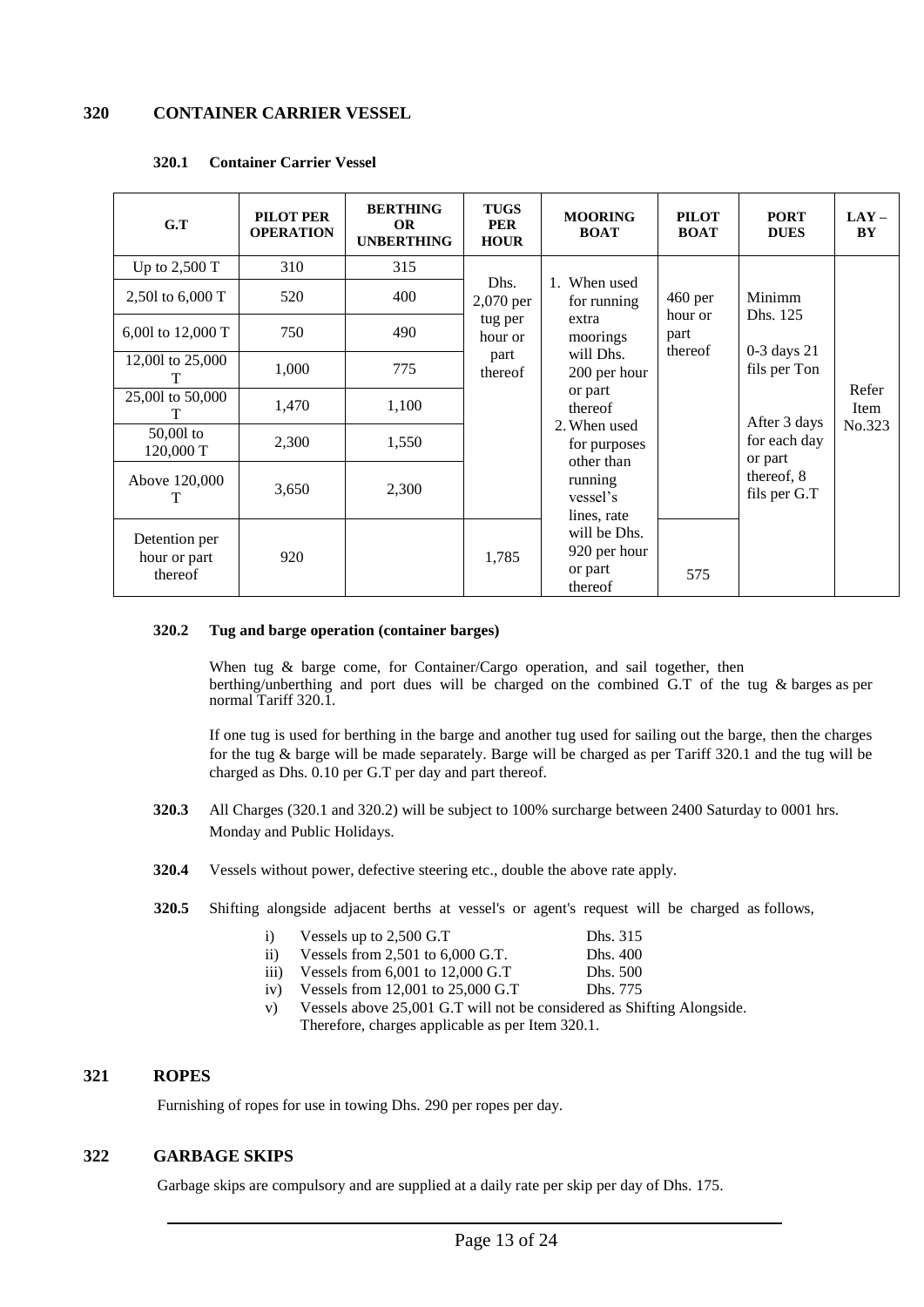#### **323 LAY BY CHARGES (for all vessels not involved in cargo Operations)**

- o Dhs. 80.00 per meter of LOA per day from Day 1- Day 15.
- o Dhs. 120.00 per meter of LOA per day from Day 16-Day 30.
- o Maximum Stay (subject availability) 30 days.
- o Minimum Charge on minimum 50 meters LOA.
- o Oil Rigs may request quotation to Marine Department for Marine Charges.
- o Cancellation of a booked Repair/Lay-by vessel within 72 hours of ETA will result in a cancellation charge of Dhs. 5,750
- o New arrival supply boat/crew boat without marine charge exemption or under repair condition at 7 mq/Floating Jetty Dhs. 1,500 per day.

#### **OFFSHORE ACTIVITIES**

#### **324 LIQUID NITROGEN TRANSFER.**

Dhs. 1,150 per truck be levied on Liquid Nitrogen transfer. Safety Service is compulsory while Liquid Nitrogen transfer. Safety Service Fee Dhs. 175 per truck and will be double on Sundays and Public Holidays.

#### **325 YOKOHAMA FENDERS – HIRE**

Dhs. 1,500 per Yokohama Pneumatic Rubber Fender (2.0 M Dia. X 3.5 M length) per day which includes mobilization and immobilization.

#### **326 SPECIAL PILOTAGE REQUEST**

If ship master request pilotage service to drop anchor at F.O.A.A., Pilot will be charged Dhs. 2,875 per hour plus Port Crafts, charge as per item no. 312.b (hire of Port crafts)

#### **327 IMMOBILIZATION AT FUJAIRAH OFFSHORE ANCHORAGE**

Prior approval from Harbour Master is required and a stand by tug is compulsory while immobilizing at Fujairah Offshore Anchorage. The stand by tug will remain inside harbour and will be charged Dhs. 700 per hour. In case, if the vessel required assistance of the tug, then the tug will be provided with charges as per Port Tariff Refer Item No. 312 b.

#### **328 VESSELS CALLING AT F.O.A.A WITH SECURITY LEVELS 2 OR 3**

| a) Port Security Officer's Inspection to furnish DoS | Dhs. 3,500 per visit.     |
|------------------------------------------------------|---------------------------|
| b) Transportation Charges to furnish Dos             | Dhs. 700 per hour         |
| c) Patrolling boat (from arrival till sailing)       | Dhs. 700 per boat / hour. |

Above charges will be subject to 100% surcharge on Sundays & Public Holidays.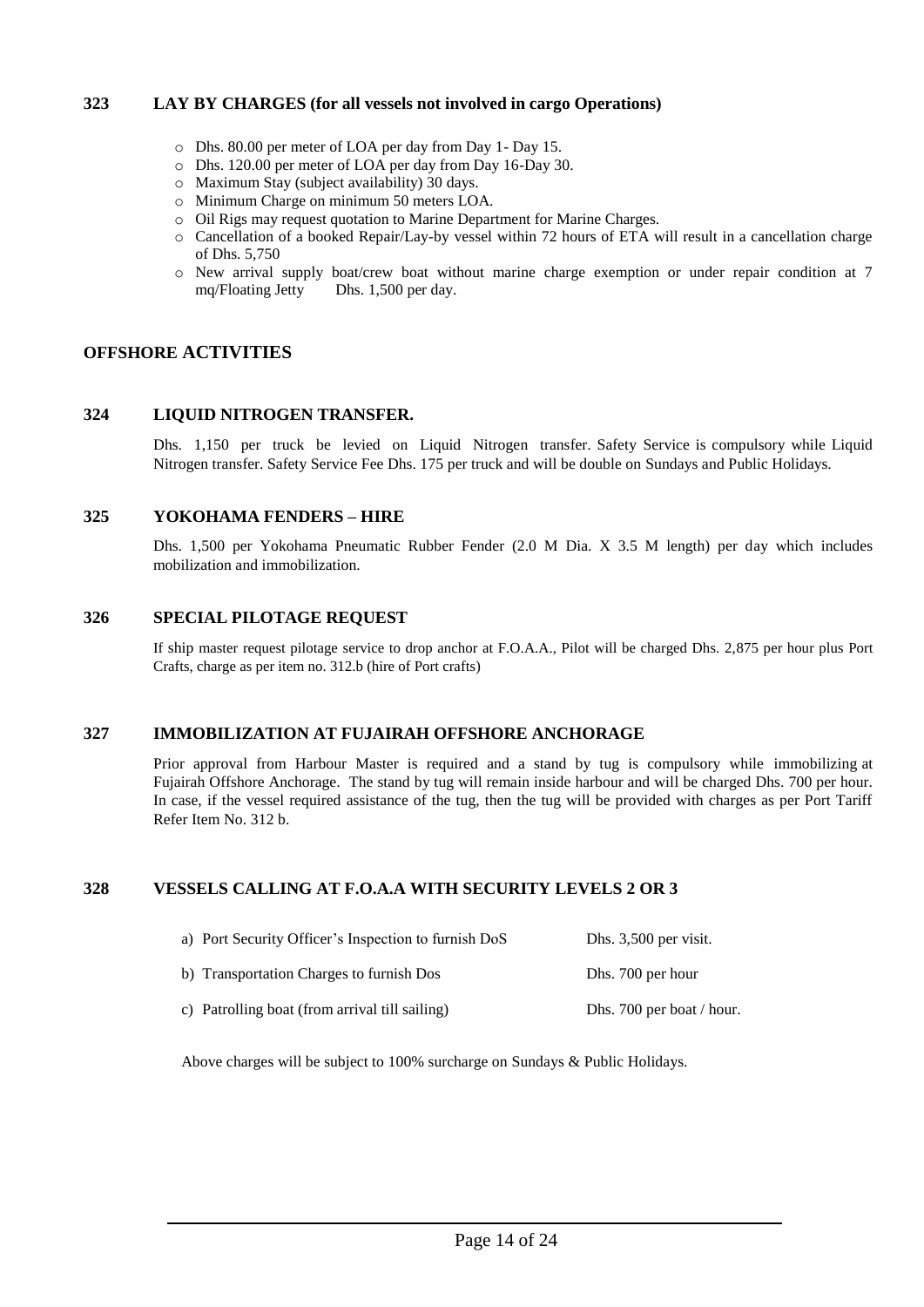#### **329 S.T.S – MARINE CHARGES**

#### **329.1 For Bunkering Companies Holding Valid Bunkering License**

The marine charges will be as follows,

- i) Tanker of L.O.A less than 160 metre = Dhs. 23,000 (lumpsum) (above for one time berthing  $\&$  one time unberthing for a maximum three hours of operation, timing calculated from Port Quay to Quay).
- ii) Tanker of L.O.A above 160 metres = Dhs. 1.75 x G.T (above for one time berthing  $\&$  one time unberthing for a maximum three hours of operation, timing from Port Quay to Quay).

Note: If Pilot boarded the vessel and movements cancelled the above charges applicable. Additional hours of operation (more than 3 hours) or any cancellation of operation without pilot boarding the vessel will be calculated as follows,

> Tug: Dhs. 2,300 per hour or part thereof per tug. Pilot: Dhs. 575 per hour or part thereof.

#### **329.2 For Cargo belongs to non-Bunkering Companies (Companies not holding valid Bunkering License)**

- i) The Marine Charges will be Dhs. 84,600 for tankers up to 45,000 G.T.
- ii) Marine Charges for tankers of G.T above 45,000 will be Dhs. 1.90 x G.T. (above for one time berthing  $\&$ one time unberthing for a maximum three hours of operation, timing calculated from Port Quay to Quay).
- iii) Additional hours of operation (more than 3 hours) or any cancellation of operation without pilot boarding the vessel will be calculated as follows,
	- Tug: Dhs. 2,300 per hour or part thereof per tug.
	- Pilot: Dhs. 575 per hour or part thereof

#### **329.3 LNG Ship to Ship (LNG-STS) in designated area at FOAA**

The Marine Charges will be Dhs. 2.35 x G.T. with minimum charge of Dhs. 215,000*.* 

Maximum time allowed for STS Berthing operation is 5 hours and for STS Unberthing operation is 4 hours. Additional hours will be charged as per Port Tariff.

Note: If Pilot boarded the vessel and movements cancelled, the above charges are applicable. For any cancellation of operation without pilot boarding the vessel, the charges will be calculated as follows:

> Tug: Dhs. 2,300 per hour or part thereof per tug. Pilot: Dhs. 575 per hour or part thereof.

#### **329.4 Standby ASD Tug at anchorage area while LNG Ship to Ship (LNG-STS) operation in designated area at FOAA**

One ASD Tug up to 65 BP will remain standby during LNG STS cargo operations. The Marine Charges for one Standby ASD Tug will be Dhs. 5,000 per hour.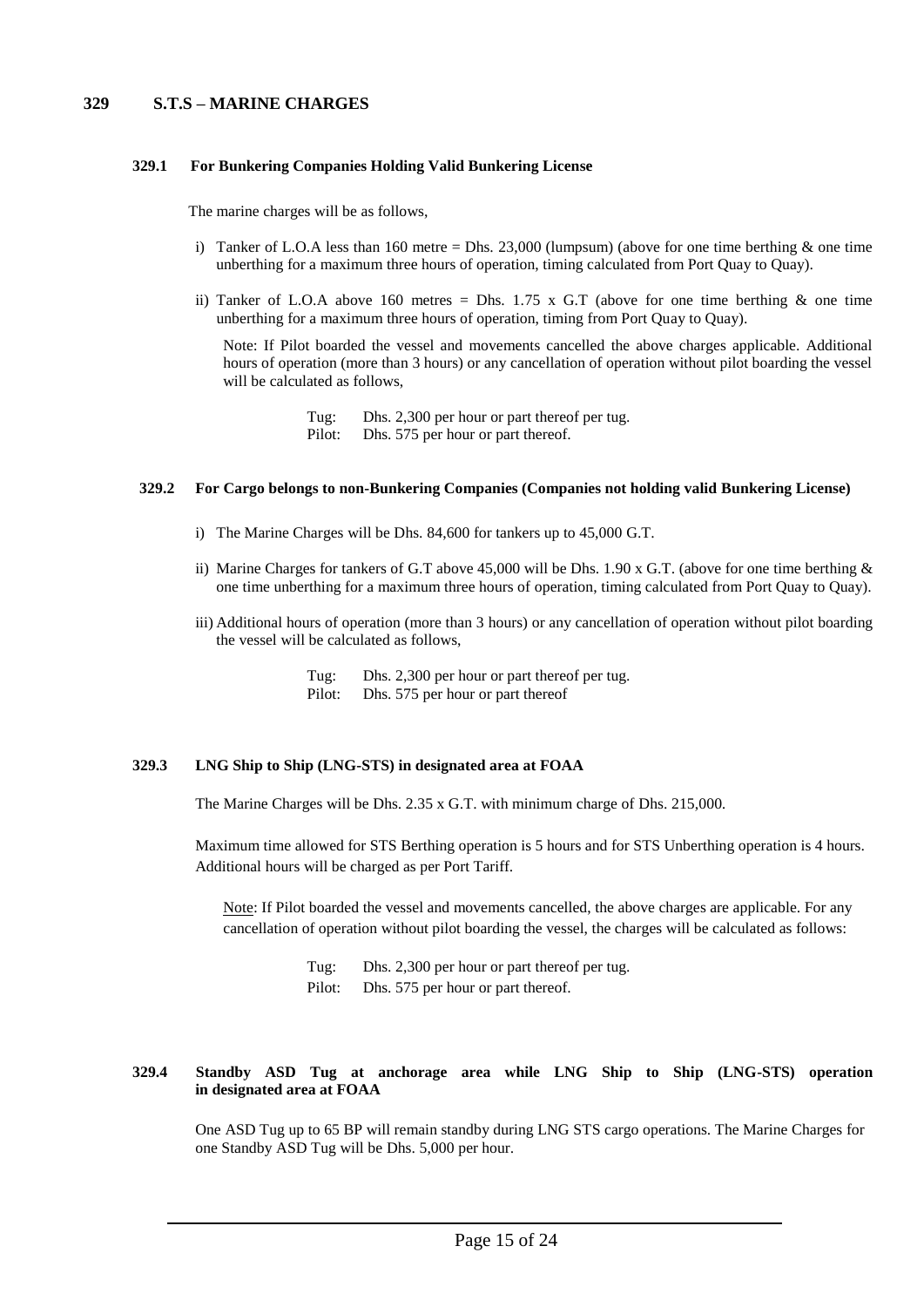#### **329.5 LPG Ship to Ship (LPG-STS) in designated area at FOAA**

The Marine Charges will be Dhs. 2.35 x G.T. with minimum charge of Dhs. 100,000.

Maximum time allowed for STS Berthing operation is 5 hours and for STS Unberthing operation is 4 hours. Additional hours will be charged as per Port Tariff.

Note: If Pilot boarded the vessel and movements cancelled, the above charges are applicable. For any cancellation of operation without pilot boarding the vessel, the charges will be calculated as follows:

Tug: Dhs. 2,300 per hour or part thereof per tug.

Pilot: Dhs. 575 per hour or part thereof.

#### **329.6 Standby Tug inside Port area while LPG Blending operation in designated area at FOAA**

One Tug suitable to the vessel size and weather condition will remain standby inside Port area during LPG Blending operations. The Marine Charges will be on hourly basis as per conditions specified under Port Tariff item no. 327 (Immobilization).

#### **329.7 Overstay charges for LPG STS operation in designated area at FOAA**

Overstay Charges for LPG-STS operation exceeding 48 hours will be Dhs. 2,000 per hour or part hereof.

#### **329.8 S.T.S. Operation – Safety Inspection Charges**

Ships having their safety inspection carried out within a span of six months by the Oil Majors (Shell, BP, etc...) or SIRE according to OCIMF Guidelines with satisfactory results are exempted from the safety inspection prior any S.T.S oil cargo operation. Still the Harbour Master has the authority to appoint an independent surveyor for conducting the safety inspection in case if required.

The Port Authority has decided to fix the charges related to the safety inspection per visit by the port appointed independent surveyor or Port inspector to confirm the vessels are in a good condition to conduct S.T.S Oil Cargo operation, Marine Charges = Dhs. 12,150 (Lumpsum) (Dirhams Twelve Thousand one Hundred and Fifty only).

There is no surcharge on Sundays and public holidays.

#### **330 OFFSHORE STAY CHARGES FOR MORE THAN 10 DAYS**

Charges applicable as shown below to vessels stay more than 10 days at Fujairah Offshore Anchorage Area regardless their nature of call,

Dhs. / day

| 5.750  |
|--------|
| 8.625  |
| 11.500 |
|        |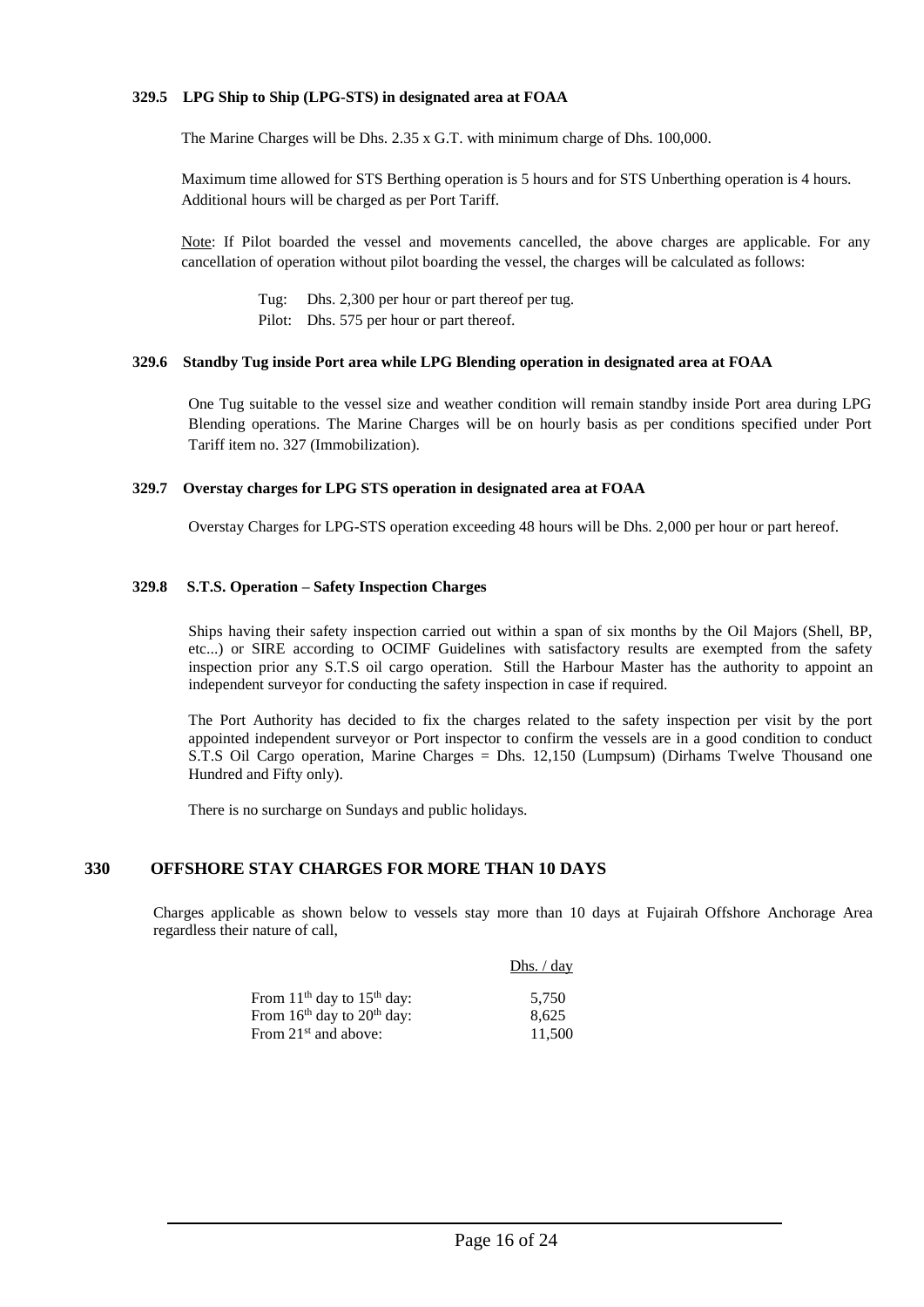#### **331 SALVAGE, OIL POLLUTION RECOVERY AND FIRE FIGHTING SERVICES TARIFF FOR POF**

| $S1$ .         | <b>DESCRIPTION</b>             | Operation.<br>Dhs. | Standby<br>Dhs. |
|----------------|--------------------------------|--------------------|-----------------|
| 1              | General Manager                | 2,115              | 1,060           |
| 2              | <b>Harbor Master</b>           | 8,465              | 4,230           |
| 3              | <b>Pollution Officer</b>       | 4,230              | 2,116           |
| $\overline{4}$ | Marine Spill Sptd.             | 2,115              | 1,060           |
| 5              | Team Leader                    | 1,060              | 530             |
| 6              | Marine Spill Technician        | 635                | 315             |
| 7              | Fire Man                       | 420                | 215             |
| 8              | Administrator (Lump Sum) daily | 2,115              |                 |

#### **a) Personnel: (Rate / Hour)**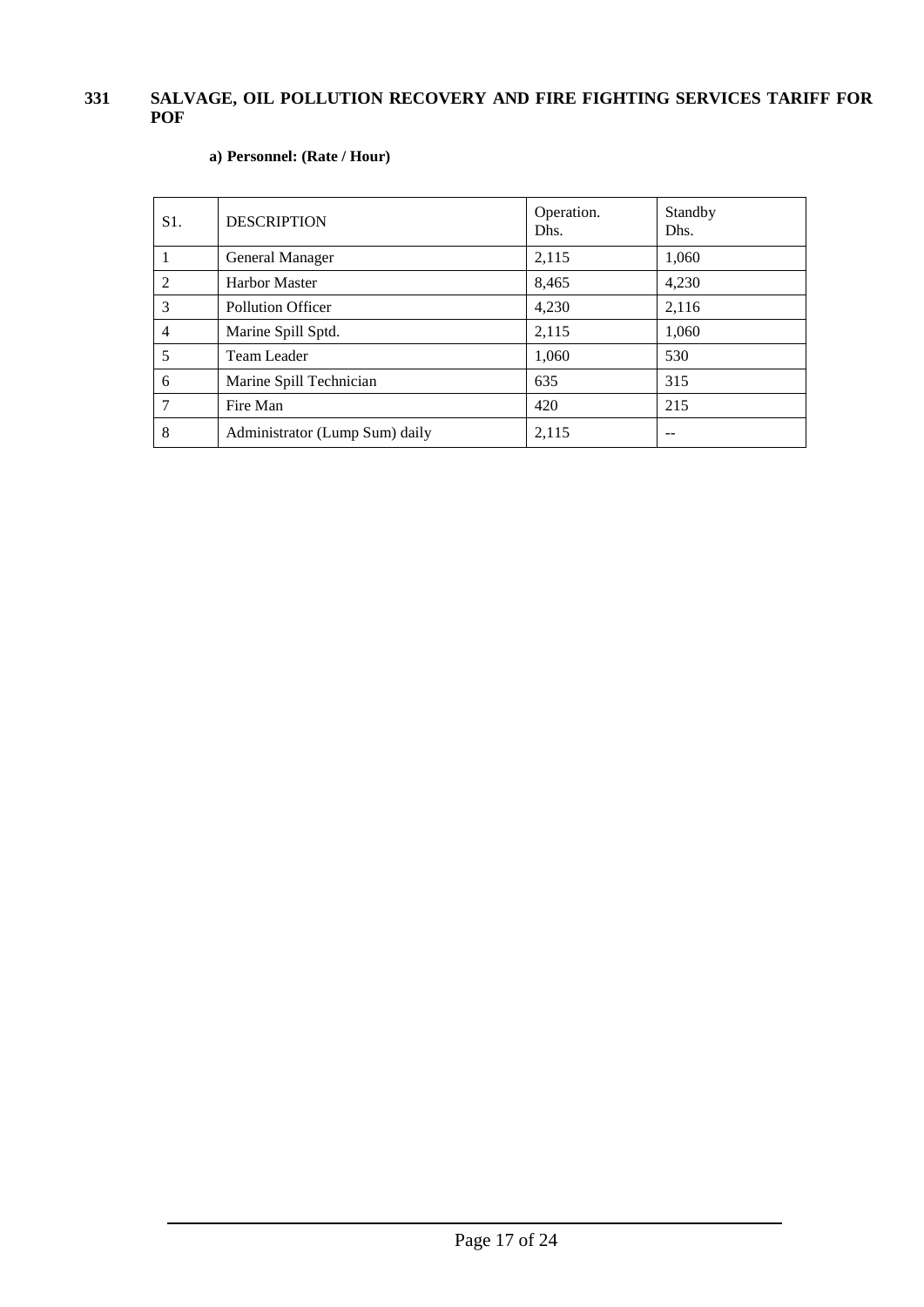| <b>S.N.</b>    | <b>Description</b>                                                                        | <b>Operation Dhs.</b> | <b>Stand by Dhs.</b> |
|----------------|-------------------------------------------------------------------------------------------|-----------------------|----------------------|
|                | <b>CRAFTS</b> per hour                                                                    |                       |                      |
|                | a) Small Tug Boat $<$ 2000 H.P.                                                           | 6,900                 | 2,130                |
|                | b) 2000 <medium <3500h.p.<="" boat="" td="" tug=""><td>12,650</td><td>6,325</td></medium> | 12,650                | 6,325                |
|                | c) Big Tug Boat $>3500$ H.P.                                                              | 21,160                | 10,580               |
| $\mathbf{1}$   | d) Work Boat 600 HP                                                                       | 3,450                 | 1,150                |
|                | e) Work Boat 300 HP                                                                       | 2,300                 | 1,585                |
|                | f) Mooring Boat                                                                           | 1,485                 | 750                  |
|                | g) Inflatable Boat                                                                        | 2.115                 | 1035                 |
|                | <b>SKIMMERS</b> per hour                                                                  |                       |                      |
|                | a) Discoil Skimmer 50M3/Hr.                                                               | 1,265                 | 630                  |
| 2              | b) Weir Skimmer 65M3/ Hr.                                                                 | 2,530                 | 1,265                |
|                | c) Brush Skimmer 20M3/Hr.                                                                 | 630                   | 315                  |
|                | d) Weir Skimmer 30M3/Hr.                                                                  | 1035                  | 530                  |
|                | <b>BOOM</b>                                                                               |                       |                      |
| 3              | a) Inshore Boom Freeboard <25 cm                                                          | 30per Metre           | 15                   |
|                | b) Harbour Boom Freeboard 25-40 cm                                                        | 50/Metre              | 25/Metre             |
|                | c) Offshore Boom Freeboard 40-115 cm                                                      | 60/Metre              | 30/Metre             |
|                | <b>ABOSORBENTS</b>                                                                        |                       |                      |
|                | a) Absorbent Boom / Bale                                                                  | 575/ Bale             | 230/Bale             |
| $\overline{4}$ | b) Absorbent Pad /Bale                                                                    | 490/ Bale             | 220/Bale             |
|                | c) Absorbent Laminated Roll                                                               | 550/ Bale             | 275/Bale             |
|                | d) Absorbent Flakes /Bag                                                                  | 85/Bag                | 40/Bag               |
|                | e) Absorbent Pillow                                                                       |                       |                      |
|                | <b>DISPERSANTS</b>                                                                        |                       |                      |
| 5              | a) Dispersant spray system                                                                | 635 Daily             | 315 daily            |
|                | b) Dispersant                                                                             | $30/L$ tr             |                      |
|                | c) Back pack sprayer                                                                      | 230 daily             | 115 daily            |
|                | <b>STORAGE TANKS (daily)</b>                                                              |                       |                      |
| 6              | $\overline{a}$ ) Portable tank -3 cm                                                      | 530                   | 265                  |
|                | b) Portable tank - 5cm                                                                    | 845                   | 425                  |
|                | <b>MECHANICS (DAILY)</b>                                                                  |                       |                      |
|                | a) Power Pack                                                                             | 210                   | 100                  |
| 7              | b) Transfer Pump                                                                          | 65                    | 30                   |
|                | c) H.P.Hot /Cold Water Washer                                                             | 630                   | 315                  |
|                | d) Portable Diesel Generator                                                              | 630                   | 315                  |
|                | <b>COMMUNICATIONS (DAILY)</b>                                                             |                       |                      |
| 8              | Radio<br>a)                                                                               | 40                    | 25                   |
|                | b)<br>Mobile                                                                              | 85                    | 40                   |
|                | <b>TRANSPORTATION (DAILY)</b>                                                             |                       |                      |
|                | a) Pick up                                                                                | 635                   | 315                  |
| 9              | Mini Bus<br>b)                                                                            | 1060                  | 520                  |
|                | 4 Wheel Vehicle<br>c)                                                                     | 1,470                 | 735                  |
|                | Saloon Vehicle<br>d)                                                                      | 805                   | $- -$                |
|                | <b>SAFETY EQUIPMENTS (DAILY)</b>                                                          | 230                   | 105                  |
| $10\,$         | Personnel Safety Gear / set<br>a)                                                         | 170                   | 85                   |
|                | <b>Gas Detector</b><br>b)                                                                 |                       |                      |
|                |                                                                                           |                       |                      |
|                | FIRE FIGHTING EQUIPMENTS (DAILY)                                                          |                       |                      |
|                | Fire Monitor<br>a)                                                                        | 230                   |                      |
|                | Portable Fire Extinguisher<br>b)                                                          | 115                   |                      |
| 11             | Fire Hose<br>c)                                                                           | 115                   |                      |
|                | Foam<br>d)                                                                                | 69 per Litre          |                      |
|                | Mooring Ropes (100 meter)<br>e)                                                           |                       |                      |
|                | Polypropylene                                                                             | 230 m                 | 115 <sub>m</sub>     |
|                | Silk                                                                                      | 460 m                 | 230 m                |

#### **b) Equipment: (Rate / hour or as Described)**

Above charges will be subject to 100% surcharge on Sundays & Public Holidays.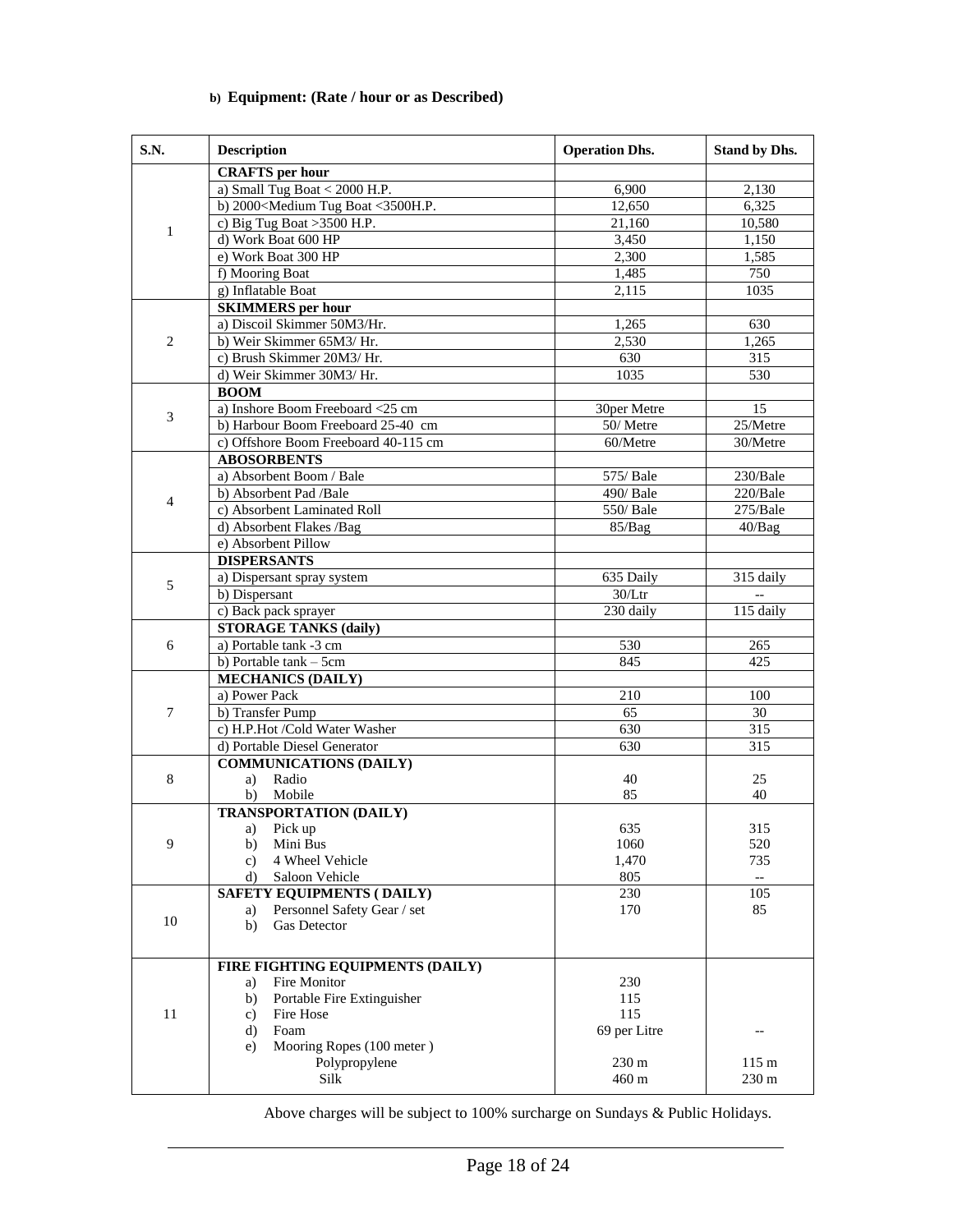#### **332 TANKERS CALLING SPM TERMINALS**

- 332.1 Marine Charges for tankers calling SPM Terminals will be Dhs. 2.35 per G.T per call (berthing and unberthing) for a maximum of 40 hrs. cargo operations including berthing to unberthing.
- 332.2 Non cargo operational hours & additional cargo operational hours or part after 40 hours will be charged for an escort tug Dhs. 1,500 per hour and for a Pilot charged Dhs. 1,500 per hour.
- 332.3 During adverse Weather conditions, if a Tanker requires to be un-berthed from an SPM, Marine charges for this additional un-berthing and subsequent re – berthing will be calculated and charged at 50% of the normal tariff rate.

#### **333 SERVICE HARBOUR FACILITIES**

- 333.1 Service Harbour Electricity supply Dhs. 0.68 per KWH.
- 333.2 Service Harbour Fresh Water supply Dhs. 27 per Ton.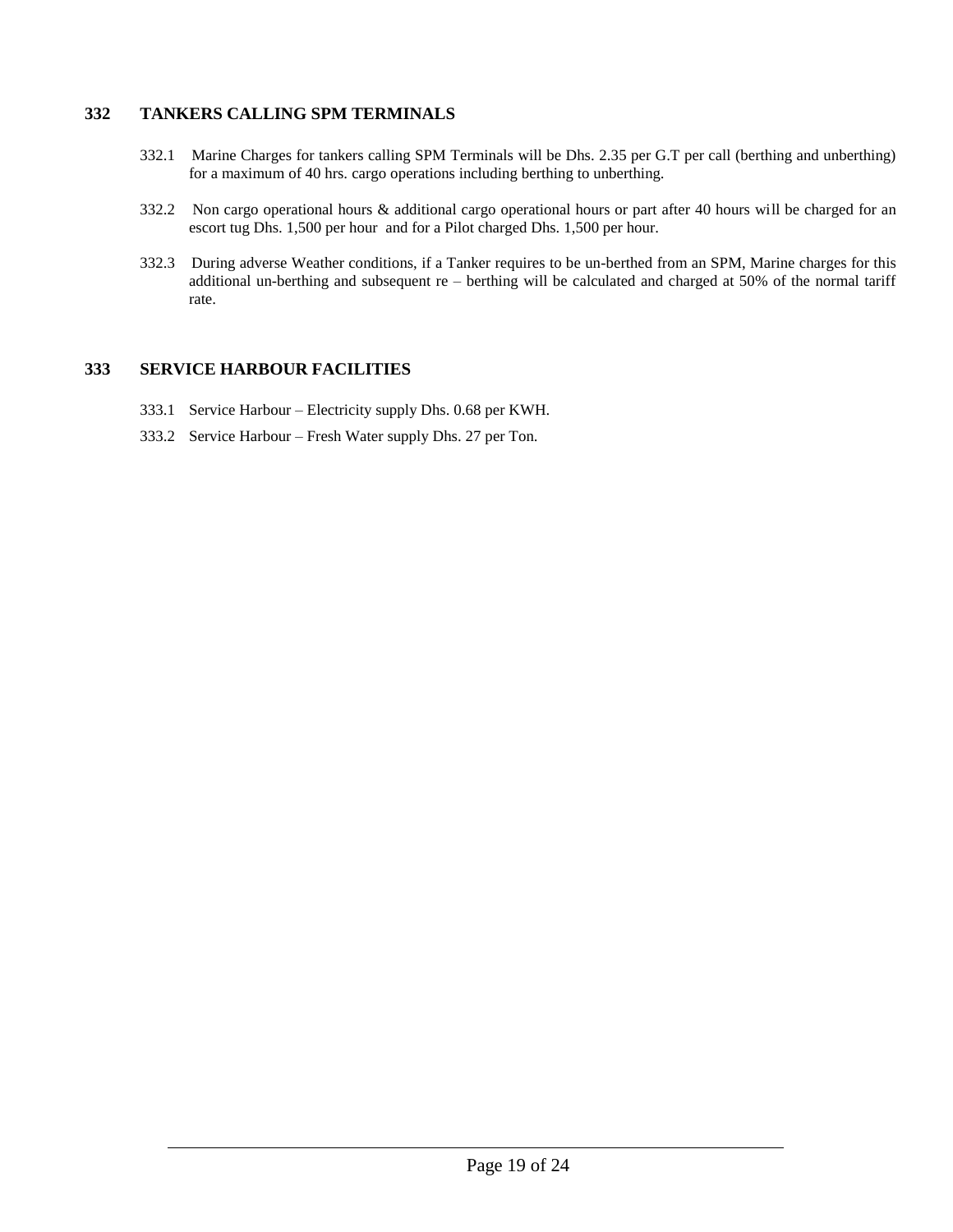#### **SECTION IV: BULK CARGO SERVICES AND CHARGES**

#### **ITEM SUBJECT**

#### <span id="page-19-0"></span>**401 CHARGES**

Charges for services not included on this Tariff will be quoted on request from the Sales and Marketing Manager or General Manager.

#### **402 STEVEDORING**

The Authority reserves the right to be the exclusive stevedore and terminal operator.

#### **403 FRESH WATER**

Fresh water is available as follows: From Quay (ships domestic use) to vessels working cargo Dhs. 28 per ton. From Quay to vessels calling for Bunkers, Stores or water only Dhs. 40 per ton.

#### **404 WORKING HOURS**

#### **Cargo Handling Working Hours**

Normal Cargo working hours is from Monday to Saturday inclusive (excluding Public Holidays and Sundays) as follows:

| Monday to Saturday (Excluding Friday) | 0700 hours to 1200 hours | 1300 hours to 1600 hours. |
|---------------------------------------|--------------------------|---------------------------|
| Friday                                | 0700 hours to 1230 hours | 1400 hours to 1630 hours  |

Any activity outside of normal working hours must be pre-arranged with the Port Operator and overtime rates will apply.

#### **405 OVERTIME**

Overtime shall be charged for all hours worked outside normal working hours and the charges will be as per charges set out in Item 506.

Note: Stevedoring labour and labour for operations outside normal working routines has to be ordered by 1200 hours on the previous working day.

**406 deleted**

**407 deleted**

#### **408 BULK CARGO - DIRECT DELIVERY**

408.1 Non-aggregate (clinker, etc..) Dhs. 5.00 per ton

408.2 Aggregate via:

Ship Loaders Dhs. 8.00 per ton Lift & Grab at the Port discretion Dhs. 7.00 per ton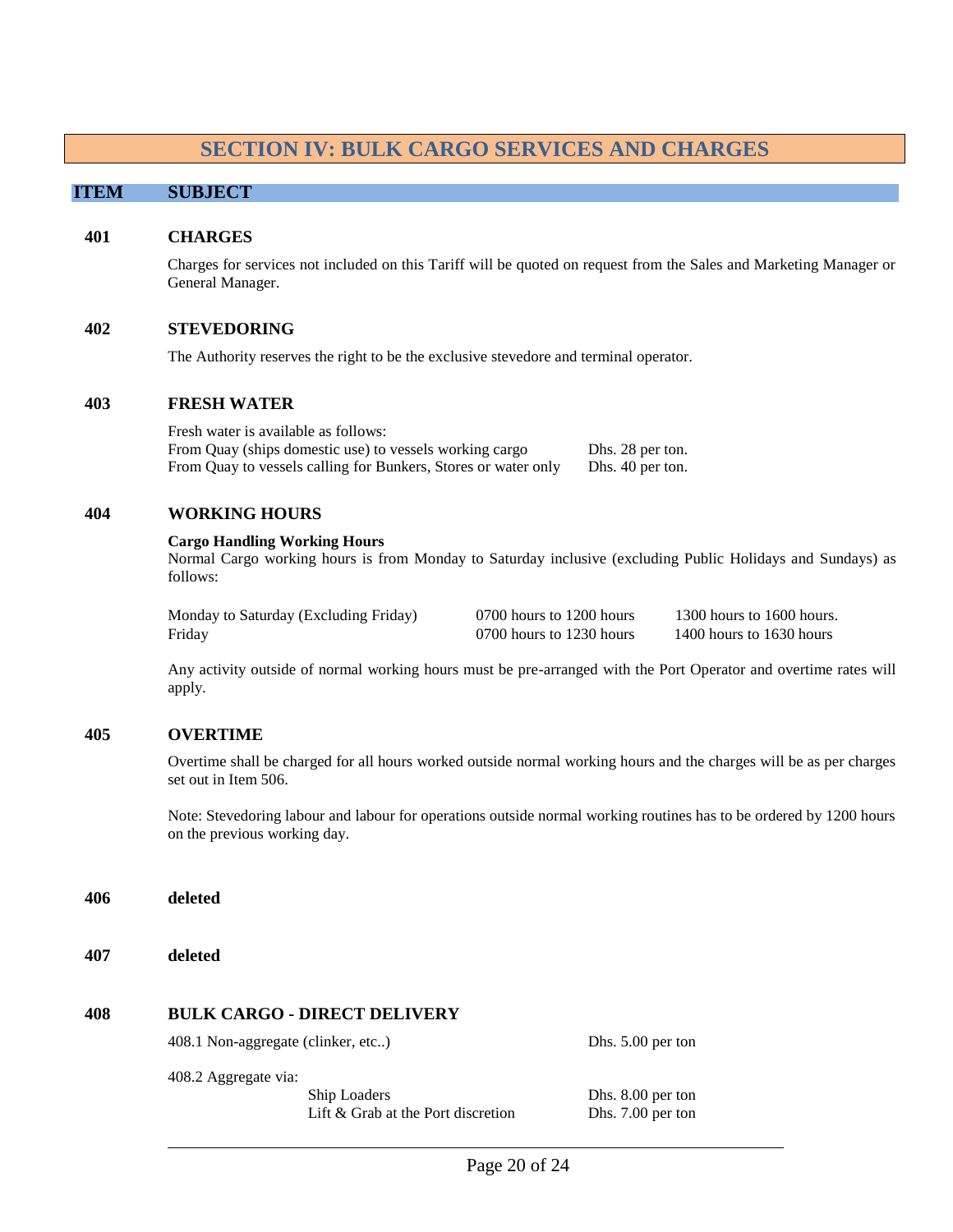#### **409 HEAVY LIFT**

Heavy lift cargo requiring special handling from vessel side and special storage arrangements will be quoted for separately.

#### **410 to 413 deleted**

#### **414 SERVICE HARBOUR**

a) Cargo loaded or discharged (Wayleave) Supply Boats.

Direct Delivery Dhs. 7 per ton

b) Cargo Bay Rent Dhs. 6,000 per annum

**415 deleted**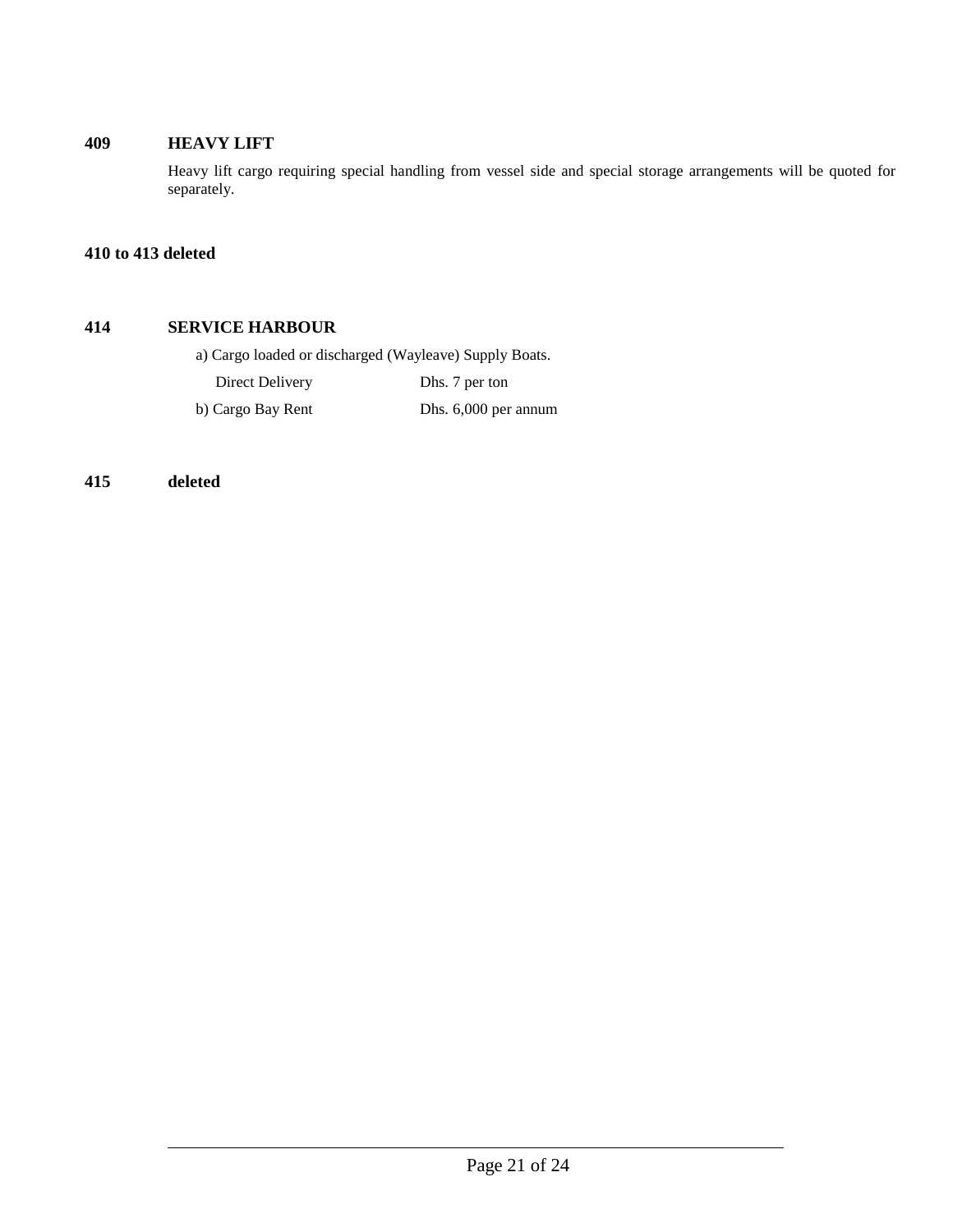## **SECTION V: STEVEDORING AND EQUIPMENT HIRE CHARGES**

#### <span id="page-21-0"></span>**ITEM SUBJECT**

#### **501 STEVEDORING**

Stevedores must be ordered from the Port Operations Manager's office by 1200 hours on the day prior to requirement. This applies from Monday to Saturday inclusive.

Stevedores ordered and cancelled will be charged at 25% of the full rates applicable.

#### **502 ALLOTMENT**

The Authority shall be responsible for the allotment of stevedores to vessel. Agents and vessels will not be allowed to re-allocate or switch stevedores unless prior consent of the Authority is received.

#### **503 WORKING HOURS**

Stevedoring may be carried out on a 24 hour basis subject to the conditions outlined in Section IV Item 405

#### **504 VESSEL GEAR**

Ships gear must be adequate to handle the cargo, and may be subject to the Port's inspection. The Authority reserves the right to suspend handling with Ship's gear, if in its opinion gear is not adequate or unsafe. A full list of cargo-handling equipment available from the Authority is set out in Section V Item 513.

#### **505 RATES**

Rates for stevedoring given hereafter are inclusive of stevedores, winch/crane drivers, ships tally, foreman and signalmen (vessel work only).

#### **506 ADDITIONAL MANPOWER/OVERTIME**

Additional manpower can be hired from the Port at hourly rates as follows:

|                              | <b>HOURS</b> |          |
|------------------------------|--------------|----------|
|                              | Normal       | Overtime |
| Stevedores/Labour            | Dhs. 53      | Dhs. 106 |
| Foreman                      | Dhs. 106     | Dhs. 212 |
| Tally Man                    | Dhs. 106     | Dhs. 212 |
| Stevedores/Labour with Crane | Dhs. 53      | Dhs. 106 |
| *Other rates on request.     |              |          |

#### **507 TERMS**

The term ton shall mean freight ton as defined in Section II Item 202.

#### **508 to 510 deleted**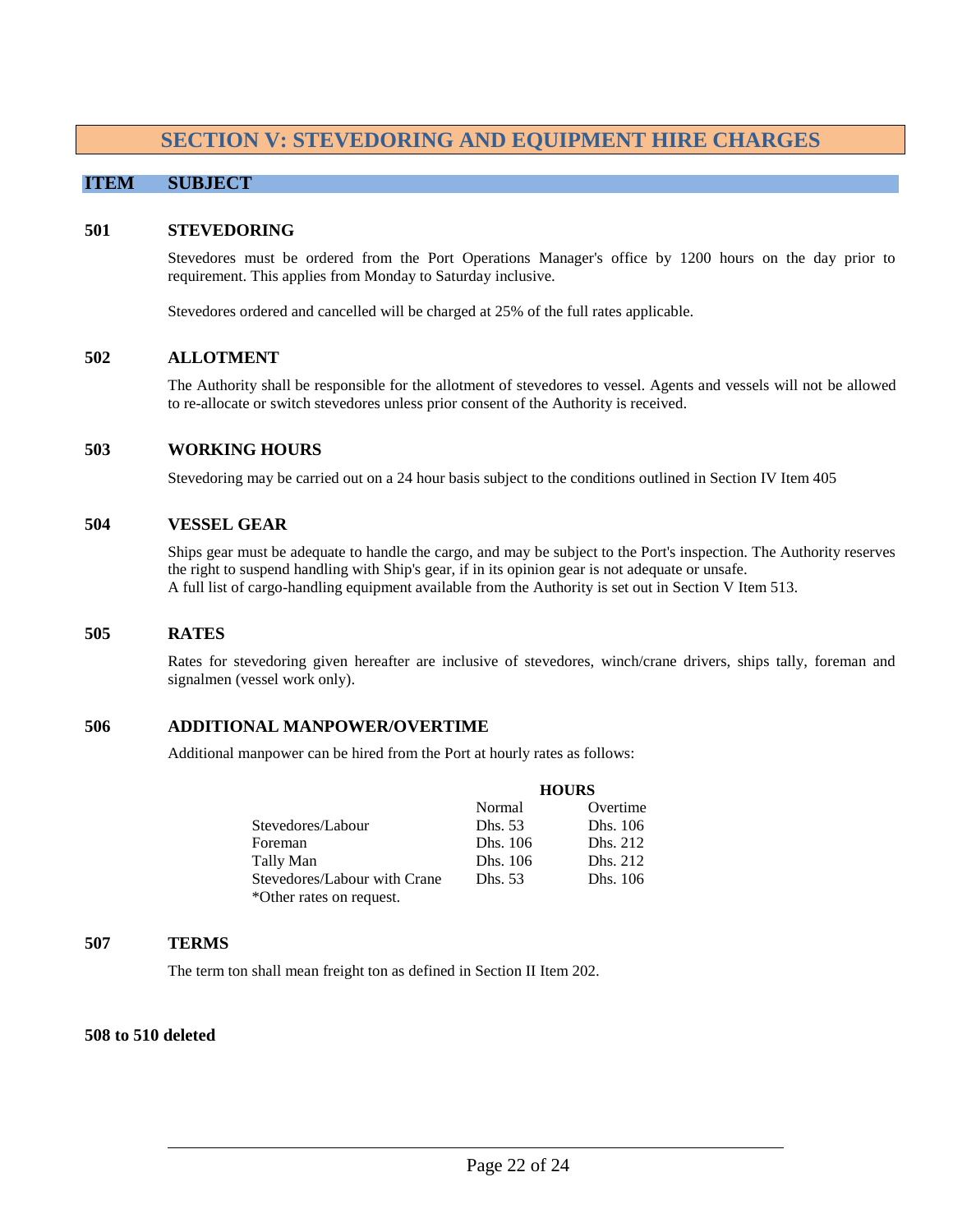#### **511 STAND-BY**

Labour standing-by after being ordered, and kept waiting due to no fault of port operations shall be charged at the rates as set out in Item 506.

#### **512 EXCESSIVE RIGGING**

By Application

#### **513 CARGO HANDLING EQUIPMENT**

#### **Rate per hour or part thereof Dirhams**

#### **a) Hire charges for container equipment**

Container Crane (for non-container lifts) by application Dumbell Emergency gear SWL 30T by application Spreaders other than Gantry fitted by application

#### **b) Forklift Trucks**

Up to 3 Tons Dhs.150 3 to 5 Tons Dhs. 225 5 to 10 Tons Dhs. 350 10 to 30 Tons Dhs. 500 Mafi Trailers/hour to max 3 hours Dhs. 135

Longer term hire by request

#### **c) Cranes (Mobile crane)**

| Up-to $40$ Tons                               | Dhs.500 |
|-----------------------------------------------|---------|
| 41 to 50 Tons                                 | Dhs.625 |
| Elevating 5th wheel tractor unit (tug Master) | Dhs.400 |

Hire time to commence from mobilisation of equipment.

Hire time ends on return of equipment to designated area.

The rates for hire of cranes and forklift truck will be doubled outside normal working hours and for work outside the Port area.

Any damage sustained to Port equipment will be made good at hiring parties expense.